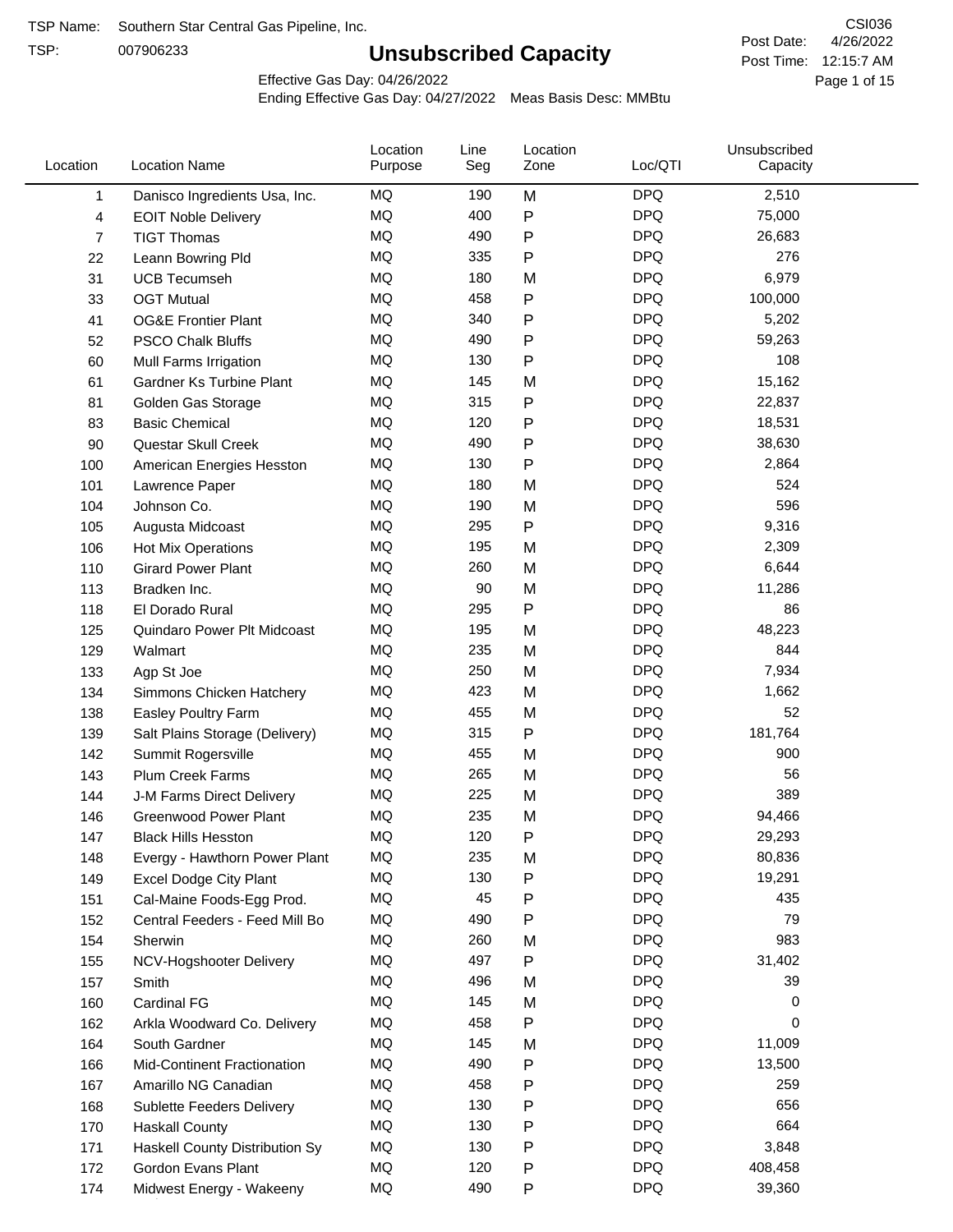TSP:

## **Unsubscribed Capacity**

4/26/2022 Page 2 of 15 Post Time: 12:15:7 AM CSI036 Post Date:

Effective Gas Day: 04/26/2022

| Location | <b>Location Name</b>                  | Location<br>Purpose | Line<br>Seg | Location<br>Zone | Loc/QTI    | Unsubscribed<br>Capacity |  |
|----------|---------------------------------------|---------------------|-------------|------------------|------------|--------------------------|--|
| 175      | <b>Industrial Park</b>                | <b>MQ</b>           | 455         | M                | <b>DPQ</b> | 18,613                   |  |
| 176      | Uc Flint Oaks Hunt Club               | MQ                  | 498         | M                | <b>DPQ</b> | 3                        |  |
| 178      | ONG-Enid                              | <b>MQ</b>           | 405         | ${\sf P}$        | <b>DPQ</b> | 6,050                    |  |
| 179      | <b>ONG-SW Oklahoma City</b>           | <b>MQ</b>           | 340         | ${\sf P}$        | <b>DPQ</b> | 33,833                   |  |
| 180      | <b>Superior Carney</b>                | <b>MQ</b>           | 390         | P                | <b>DPQ</b> | 12,290                   |  |
| 181      | DCP NW Booster                        | <b>MQ</b>           | 390         | P                | <b>DPQ</b> | 3,761                    |  |
| 183      | <b>DCP West Edmond</b>                | MQ                  | 400         | ${\sf P}$        | <b>DPQ</b> | 2,865                    |  |
| 184      | <b>Constellation NewEnergy -</b>      | MQ                  | 493         | M                | <b>DPQ</b> | 1,847                    |  |
| 185      | <b>Constellation NewEnergy -</b>      | MQ                  | 333         | P                | <b>DPQ</b> | 3,502                    |  |
| 186      | Dennis Langley                        | <b>MQ</b>           | 190         | M                | <b>DPQ</b> | 239                      |  |
| 189      | Dogwood Energy Power Plant            | MQ                  | 235         | M                | <b>DPQ</b> | 118,246                  |  |
| 193      | <b>KGS Cessna Delivery</b>            | MQ                  | 120         | ${\sf P}$        | <b>DPQ</b> | 5,410                    |  |
| 195      | <b>Black Hills Lyons</b>              | MQ                  | 45          | P                | <b>DPQ</b> | 4,300                    |  |
| 197      | High Plains Ranch, LLC                | MQ                  | 130         | ${\sf P}$        | <b>DPQ</b> | 1,180                    |  |
| 198      | West Drumright                        | <b>MQ</b>           | 390         | P                | <b>DPQ</b> | 3,216                    |  |
| 202      | Evergy - West Gardner                 | MQ                  | 145         | M                | <b>DPQ</b> | 96,401                   |  |
| 203      | <b>Black Hills- Southern Terminal</b> | MQ                  | 333         | $\mathsf{P}$     | <b>DPQ</b> | 65                       |  |
| 204      | Welch                                 | <b>MQ</b>           | 225         | M                | <b>DPQ</b> | 290                      |  |
| 206      | Arma-Girard-Pittsburg                 | <b>MQ</b>           | 260         | M                | <b>DPQ</b> | 29,402                   |  |
| 207      | Cher-Scam-W. Min-Carona-              | MQ                  | 260         | M                | <b>DPQ</b> | 546                      |  |
| 208      | <b>KGST Alden Interconnect</b>        | MQ                  | 490         | P                | <b>DPQ</b> | 25,000                   |  |
| 501      | Arkansas City                         | MQ                  | 333         | M                | <b>DPQ</b> | 16,895                   |  |
| 510      | Clearwater                            | MQ                  | 120         | P                | <b>DPQ</b> | 492                      |  |
| 512      | <b>Conway Springs</b>                 | <b>MQ</b>           | 120         | P                | <b>DPQ</b> | 1,499                    |  |
| 525      | Harper                                | <b>MQ</b>           | 120         | ${\sf P}$        | <b>DPQ</b> | 7,336                    |  |
| 530      | Kiowa                                 | <b>MQ</b>           | 315         | P                | <b>DPQ</b> | 1,217                    |  |
| 540      | Oxford                                | <b>MQ</b>           | 333         | P                | <b>DPQ</b> | 6,335                    |  |
| 590      | Wellington                            | MQ                  | 333         | P                | <b>DPQ</b> | 14,713                   |  |
| 610      | <b>Ks Prd Domestics</b>               | MQ                  | 120         | P                | <b>DPQ</b> | 82                       |  |
| 620      | Ok Prd Domestics                      | MQ                  | 400         | ${\sf P}$        | <b>DPQ</b> | 45                       |  |
| 710      | <b>Ks Mkt Domestics</b>               | <b>MQ</b>           | 90          | M                | <b>DPQ</b> | 961                      |  |
| 720      | Ok Mkt Domestics                      | <b>MQ</b>           | 225         | M                | <b>DPQ</b> | 44                       |  |
| 730      | Mo Mkt Domestics                      | MQ                  | 455         | M                | <b>DPQ</b> | 8                        |  |
| 904      | Arnett                                | $\sf{MQ}$           | 458         | P                | <b>DPQ</b> | 1,069                    |  |
| 912      | Capron                                | MQ                  | 315         | P                | <b>DPQ</b> | 110                      |  |
| 1103     | Olathe, KS                            | MQ                  | 190         | M                | <b>DPQ</b> | 92                       |  |
| 2008     | Barnsdall                             | MQ                  | 357         | ${\sf P}$        | <b>DPQ</b> | 839                      |  |
| 2009     | <b>Bartlesville &amp; Dewey</b>       | MQ                  | 357         | P                | <b>DPQ</b> | 47,112                   |  |
| 2016     | Delaware                              | MQ                  | 497         | P                | <b>DPQ</b> | 224                      |  |
| 2056     | Nowata                                | $\sf{MQ}$           | 497         | P                | <b>DPQ</b> | 7,113                    |  |
| 2064     | Pawhuska                              | MQ                  | 334         | P                | <b>DPQ</b> | 7,755                    |  |
| 2101     | Vinita                                | MQ                  | 225         | M                | <b>DPQ</b> | 7,655                    |  |
| 3504     | Alden                                 | MQ                  | 490         | P                | <b>DPQ</b> | 185                      |  |
| 3508     | Barnard                               | $\sf{MQ}$           | 265         | M                | <b>DPQ</b> | 157                      |  |
| 3512     | Chase                                 | MQ                  | 45          | $\mathsf{P}$     | <b>DPQ</b> | 340                      |  |
| 3520     | Ellsworth                             | MQ                  | 265         | M                | <b>DPQ</b> | 1,692                    |  |
| 3524     | Frederick                             | MQ                  | 265         | M                | <b>DPQ</b> | 60                       |  |
| 3528     | Geneseo                               | $\sf{MQ}$           | 265         | M                | <b>DPQ</b> | 712                      |  |
| 3544     | Kanopolis                             | $\sf{MQ}$           | 265         | M                | <b>DPQ</b> | 457                      |  |
|          |                                       |                     |             |                  |            |                          |  |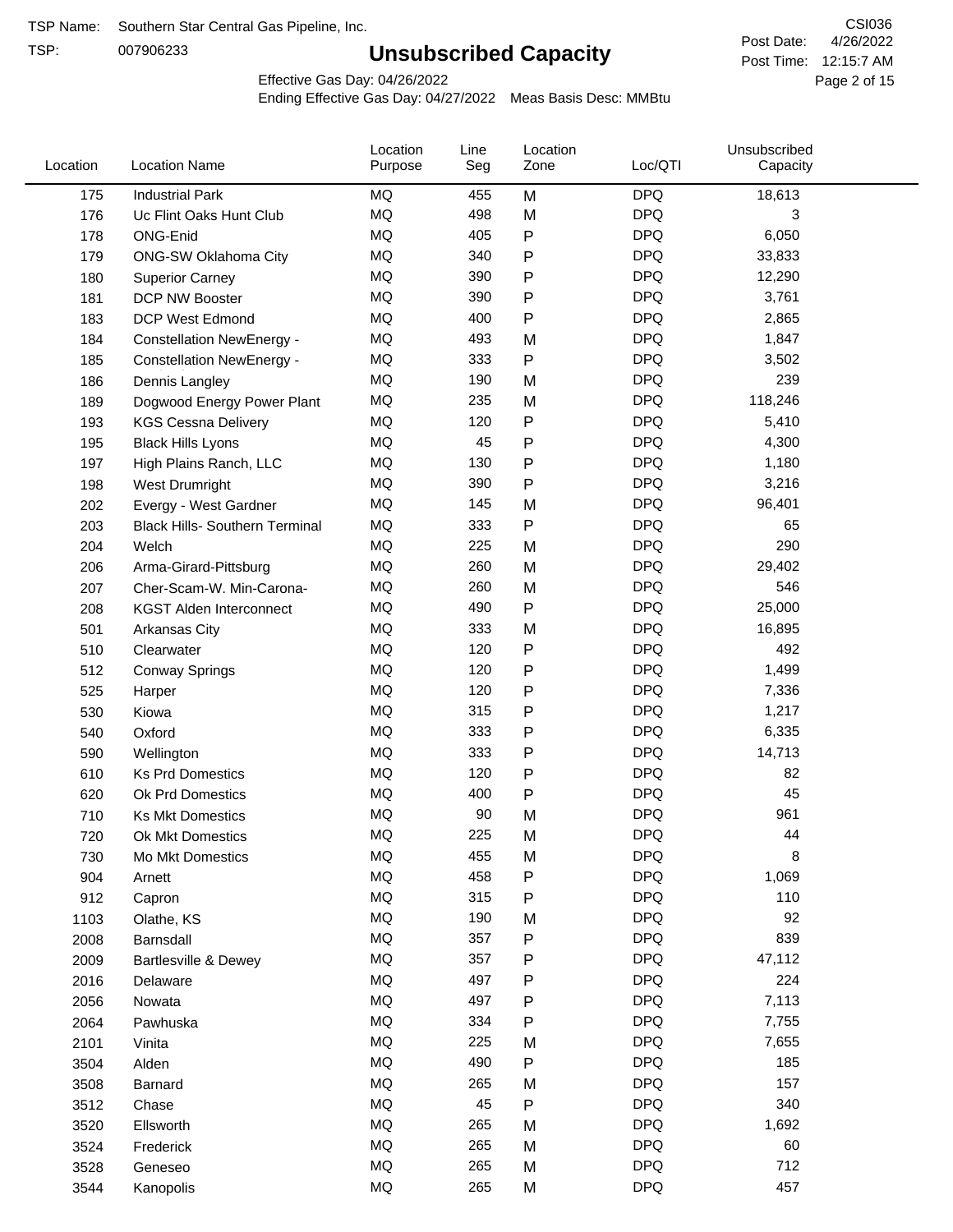TSP: 

# **Unsubscribed Capacity**

4/26/2022 Page 3 of 15 Post Time: 12:15:7 AM CSI036 Post Date:

Effective Gas Day: 04/26/2022

| Location | <b>Location Name</b>      | Location<br>Purpose | Line<br>Seg | Location<br>Zone | Loc/QTI    | Unsubscribed<br>Capacity |  |
|----------|---------------------------|---------------------|-------------|------------------|------------|--------------------------|--|
| 3548     | Lincoln                   | <b>MQ</b>           | 265         | M                | <b>DPQ</b> | 4,528                    |  |
| 3551     | Lucas                     | MQ                  | 265         | M                | <b>DPQ</b> | 711                      |  |
| 3553     | Luray                     | <b>MQ</b>           | 265         | M                | <b>DPQ</b> | 77                       |  |
| 3555     | Minneapolis               | <b>MQ</b>           | 265         | M                | <b>DPQ</b> | 1,424                    |  |
| 3572     | Raymond                   | <b>MQ</b>           | 490         | $\mathsf{P}$     | <b>DPQ</b> | 75                       |  |
| 3576     | Sylvan Grove              | MQ                  | 265         | M                | <b>DPQ</b> | 134                      |  |
| 3588     | Vesper                    | <b>MQ</b>           | 265         | M                | <b>DPQ</b> | 42                       |  |
| 3608     | Beloit                    | MQ                  | 265         | M                | <b>DPQ</b> | 12,605                   |  |
| 3610     | <b>Burr Oak</b>           | MQ                  | 265         | M                | <b>DPQ</b> | 168                      |  |
| 3612     | Cawker City               | <b>MQ</b>           | 265         | M                | <b>DPQ</b> | 625                      |  |
| 3616     | Downs                     | <b>MQ</b>           | 265         | M                | <b>DPQ</b> | 382                      |  |
| 3620     | Esbon                     | <b>MQ</b>           | 265         | M                | <b>DPQ</b> | 63                       |  |
| 3624     | Formosa                   | <b>MQ</b>           | 265         | M                | <b>DPQ</b> | 120                      |  |
| 3628     | Glen Elder                | <b>MQ</b>           | 265         | M                | <b>DPQ</b> | 125                      |  |
| 3640     | Jewell                    | MQ                  | 265         | M                | <b>DPQ</b> | 66                       |  |
| 3648     | Lebanon                   | <b>MQ</b>           | 265         | M                | <b>DPQ</b> | 178                      |  |
| 3652     | Mankato                   | MQ                  | 265         | M                | <b>DPQ</b> | 1,807                    |  |
| 3654     | Montrose                  | MQ                  | 265         | M                | <b>DPQ</b> | 192                      |  |
| 3660     | Osborne                   | <b>MQ</b>           | 265         | M                | <b>DPQ</b> | 4,776                    |  |
| 3676     | Smith Center              | <b>MQ</b>           | 265         | M                | <b>DPQ</b> | 1,401                    |  |
| 4812     | Carthage, Jasper, & Lamar | <b>MQ</b>           | 450         | M                | <b>DPQ</b> | 5,570                    |  |
| 5002     | East Liberty Receipt      | M <sub>2</sub>      | 260         | M                | <b>RPQ</b> | 42,602                   |  |
| 6565     | Murray Gil Plant          | <b>MQ</b>           | 120         | P                | <b>DPQ</b> | 166,038                  |  |
| 6704     | Atlanta                   | MQ                  | 333         | M                | <b>DPQ</b> | 107                      |  |
| 6706     | Augusta & Leon            | MQ                  | 295         | ${\sf P}$        | <b>DPQ</b> | 46,347                   |  |
| 6712     | Benton                    | MQ                  | 300         | M                | <b>DPQ</b> | 22                       |  |
| 6714     | Burden                    | <b>MQ</b>           | 333         | M                | <b>DPQ</b> | 137                      |  |
| 6716     | Cambridge                 | MQ                  | 333         | M                | <b>DPQ</b> | 83                       |  |
| 6720     | Dexter                    | <b>MQ</b>           | 333         | M                | <b>DPQ</b> | 128                      |  |
| 6722     | Douglas                   | MQ                  | 295         | P                | <b>DPQ</b> | 4,069                    |  |
| 6724     | El Dorado                 | <b>MQ</b>           | 300         | M                | <b>DPQ</b> | 14,336                   |  |
| 6764     | Potwin                    | MQ                  | 300         | M                | <b>DPQ</b> | 125                      |  |
| 6780     | Towanda                   | MQ                  | 300         | M                | <b>DPQ</b> | 6                        |  |
| 6828     | Grenola                   | $\sf{MQ}$           | 333         | M                | <b>DPQ</b> | 127                      |  |
| 6852     | Madison                   | MQ                  | 140         | M                | <b>DPQ</b> | 379                      |  |
| 6860     | Olpe                      | MQ                  | 140         | M                | <b>DPQ</b> | 129                      |  |
| 7158     | <b>OFS Maysville</b>      | M <sub>2</sub>      | 385         | P                | <b>RPQ</b> | 2,486                    |  |
| 9012     | Circleville               | MQ                  | 90          | M                | <b>DPQ</b> | 133                      |  |
| 9020     | Everest                   | MQ                  | 90          | M                | <b>DPQ</b> | 167                      |  |
| 9024     | Fairview                  | $\sf{MQ}$           | 90          | M                | <b>DPQ</b> | 171                      |  |
| 9026     | <b>Falls City</b>         | MQ                  | 90          | M                | <b>DPQ</b> | 12,490                   |  |
| 9032     | Hamlin                    | MQ                  | 90          | M                | <b>DPQ</b> | 50                       |  |
| 9034     | Hiawatha                  | MQ                  | 90          | M                | <b>DPQ</b> | 2,895                    |  |
| 9036     | Holton                    | <b>MQ</b>           | 90          | M                | <b>DPQ</b> | 4,675                    |  |
| 9038     | Horton                    | $\sf{MQ}$           | 90          | M                | <b>DPQ</b> | 1,821                    |  |
| 9040     | Huron                     | MQ                  | 90          | M                | <b>DPQ</b> | 30                       |  |
| 9042     | Highland & Robinson       | MQ                  | 90          | M                | <b>DPQ</b> | 844                      |  |
| 9052     | Morrill                   | $\sf{MQ}$           | 90          | M                | <b>DPQ</b> | 228                      |  |
| 9054     | Muscotah                  | $\sf{MQ}$           | 90          | M                | <b>DPQ</b> | 612                      |  |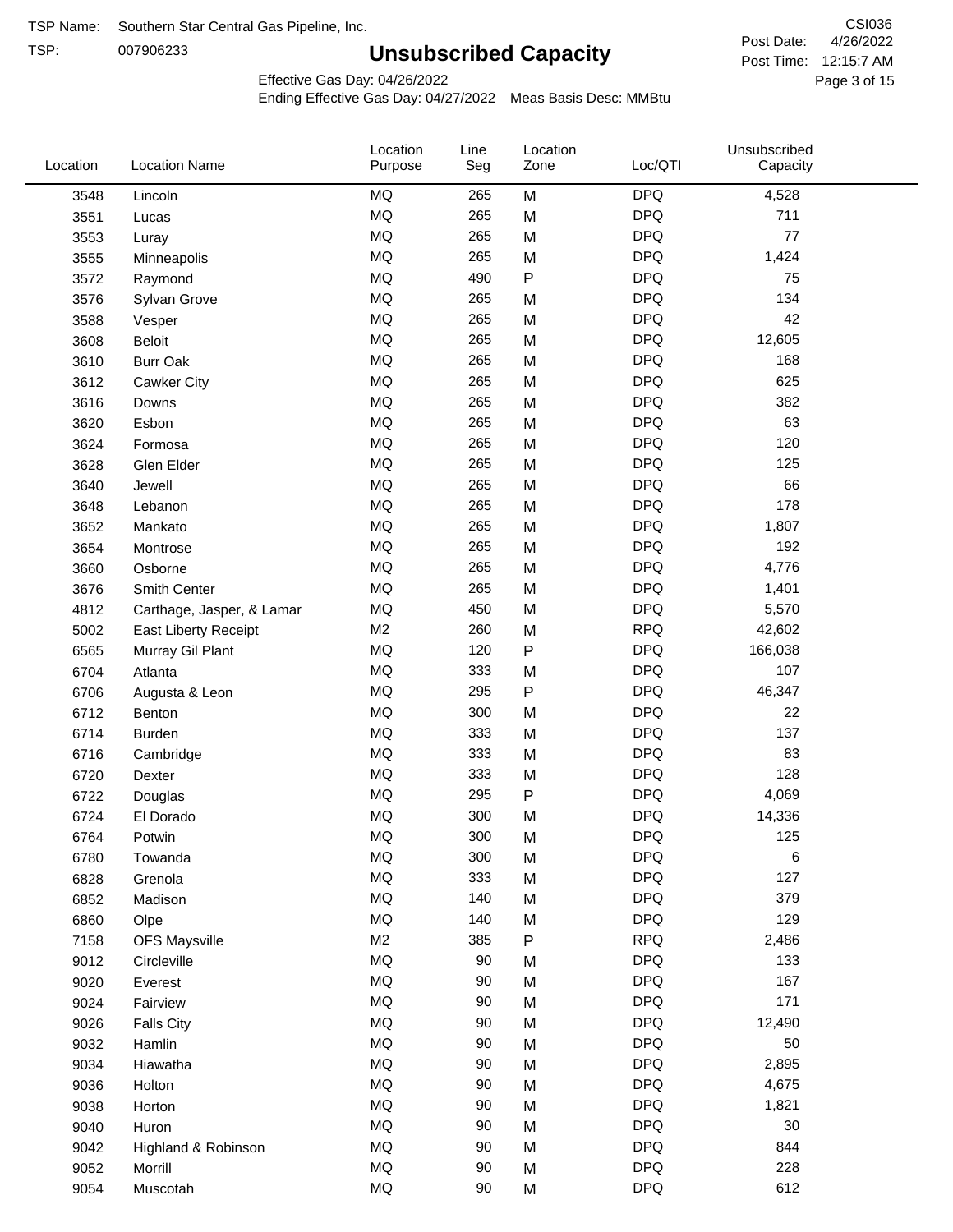TSP:

## **Unsubscribed Capacity**

4/26/2022 Page 4 of 15 Post Time: 12:15:7 AM CSI036 Post Date:

Effective Gas Day: 04/26/2022

| Location | <b>Location Name</b>            | Location<br>Purpose | Line<br>Seg | Location<br>Zone | Loc/QTI    | Unsubscribed<br>Capacity |  |
|----------|---------------------------------|---------------------|-------------|------------------|------------|--------------------------|--|
| 9057     | Netawaka                        | <b>MQ</b>           | 90          | M                | <b>DPQ</b> | 48                       |  |
| 9059     | Nortonville & Winchester        | MQ                  | 180         | M                | <b>DPQ</b> | 12                       |  |
| 9064     | Oskaloosa                       | MQ                  | 180         | M                | <b>DPQ</b> | 177                      |  |
| 9066     | Ozawkie                         | <b>MQ</b>           | 180         | M                | <b>DPQ</b> | 231                      |  |
| 9075     | Reserve                         | <b>MQ</b>           | 90          | M                | <b>DPQ</b> | 72                       |  |
| 9079     | Sabetha                         | MQ                  | 90          | M                | <b>DPQ</b> | 11,276                   |  |
| 9091     | <b>Valley Falls</b>             | MQ                  | 180         | M                | <b>DPQ</b> | 1,271                    |  |
| 9093     | Wathena, Elwood & Troy          | MQ                  | 250         | M                | <b>DPQ</b> | 6,996                    |  |
| 9095     | Whiting                         | MQ                  | 90          | M                | <b>DPQ</b> | 40                       |  |
| 9097     | Willis                          | <b>MQ</b>           | 90          | M                | <b>DPQ</b> | 208                      |  |
| 9657     | South Glavin, KS TB             | MQ                  | 145         | M                | <b>DPQ</b> | 36,000                   |  |
| 9835     | Hutchinson                      | MQ                  | 490         | P                | <b>DPQ</b> | 279                      |  |
| 10731    | Chelin Pld                      | M <sub>2</sub>      | 315         | P                | <b>RPQ</b> | 12,086                   |  |
| 10847    | Olathe, KS East TB              | <b>MQ</b>           | 145         | M                | <b>DPQ</b> | 1,000                    |  |
| 10997    | EGT Jane - Receipt              | M <sub>2</sub>      | 423         | M                | <b>RPQ</b> | 146,982                  |  |
| 11138    | Anr Brown Emergency             | M <sub>2</sub>      | 90          | M                | <b>RPQ</b> | 23,860                   |  |
| 11377    | Transwestern Canadian - Rec.    | M <sub>2</sub>      | 458         | P                | <b>RPQ</b> | 56,705                   |  |
| 11435    | <b>OkTex Marsh Interconnect</b> | M <sub>2</sub>      | 458         | P                | <b>RPQ</b> | 47,447                   |  |
| 11704    | Alba-Purcell-Neck City          | MQ                  | 450         | M                | <b>DPQ</b> | 77                       |  |
| 11709    | Carl Junction                   | <b>MQ</b>           | 260         | M                | <b>DPQ</b> | 3,766                    |  |
| 11712    | Carterville                     | MQ                  | 450         | M                | <b>DPQ</b> | 6,134                    |  |
| 11716    | Duenweg                         | MQ                  | 450         | M                | <b>DPQ</b> | 1,984                    |  |
| 11740    | Joplin-Galloway                 | <b>MQ</b>           | 450         | M                | <b>DPQ</b> | 44,900                   |  |
| 11772    | <b>Reddings Mill</b>            | <b>MQ</b>           | 225         | M                | <b>DPQ</b> | 370                      |  |
| 11776    | Saginaw                         | <b>MQ</b>           | 450         | M                | <b>DPQ</b> | 82                       |  |
| 11778    | Smithfield                      | MQ                  | 260         | M                | <b>DPQ</b> | 50                       |  |
| 11779    | <b>Stones Corner</b>            | <b>MQ</b>           | 450         | M                | <b>DPQ</b> | 67                       |  |
| 11792    | Webb City                       | <b>MQ</b>           | 450         | M                | <b>DPQ</b> | 3,052                    |  |
| 12723    | DCP - Kingfisher                | M <sub>2</sub>      | 400         | P                | <b>RPQ</b> | 12,876                   |  |
| 12782    | Herndon Pld                     | M <sub>2</sub>      | 333         | M                | <b>RPQ</b> | 2,822                    |  |
| 13011    | <b>OGT Mutual</b>               | M <sub>2</sub>      | 458         | P                | <b>RPQ</b> | 102,797                  |  |
| 13144    | Own Resources - Waverly         | M <sub>2</sub>      | 490         | P                | <b>RPQ</b> | 29,475                   |  |
| 13194    | <b>Superior Carney Plant</b>    | M <sub>2</sub>      | 390         | P                | <b>RPQ</b> | 36,616                   |  |
| 13565    | St. Francis                     | M <sub>2</sub>      | 490         | Ρ                | <b>RPQ</b> | 17,798                   |  |
| 13604    | Olathe, KS Naval Base TB        | MQ                  | 190         | M                | <b>DPQ</b> | 4,000                    |  |
| 13644    | Kansas City, Kansas             | MQ                  | 115         | M                | <b>DPQ</b> | 170,108                  |  |
| 13735    | State Line Pld                  | M <sub>2</sub>      | 490         | Ρ                | <b>RPQ</b> | 15,750                   |  |
| 13745    | Kansas City, MO                 | MQ                  | 195         | M                | <b>DPQ</b> | 165,756                  |  |
| 13746    | Grain Valley & Lake Lotawana    | MQ                  | 235         | M                | <b>DPQ</b> | 193,050                  |  |
| 13747    | Kentucky Avenue                 | MQ                  | 235         | M                | <b>DPQ</b> | 60,000                   |  |
| 13748    | 47th & 71st & Stateline         | MQ                  | 115         | M                | <b>DPQ</b> | 267,453                  |  |
| 13906    | Bonny Reservoir Pld             | M <sub>2</sub>      | 490         | Ρ                | <b>RPQ</b> | 44,606                   |  |
| 14027    | Mullendore Pld                  | M <sub>2</sub>      | 335         | Ρ                | <b>RPQ</b> | 6,646                    |  |
| 14155    | Chase County Pld                | M <sub>2</sub>      | 140         | M                | <b>RPQ</b> | 3,841                    |  |
| 14377    | DCP Mustang Plt                 | M <sub>2</sub>      | 340         | Ρ                | <b>RPQ</b> | 11,744                   |  |
| 14391    | <b>REP - North Williams</b>     | M <sub>2</sub>      | 495         | M                | <b>RPQ</b> | 32,434                   |  |
| 14513    | Cimarron Pipeline               | M <sub>2</sub>      | 315         | P                | <b>RPQ</b> | 9,761                    |  |
| 14872    | Own Resources - Wray            | M <sub>2</sub>      | 490         | P                | <b>RPQ</b> | 16,513                   |  |
| 14965    | CIG Riner                       | M <sub>2</sub>      | 490         | P                | <b>RPQ</b> | 51,538                   |  |
|          |                                 |                     |             |                  |            |                          |  |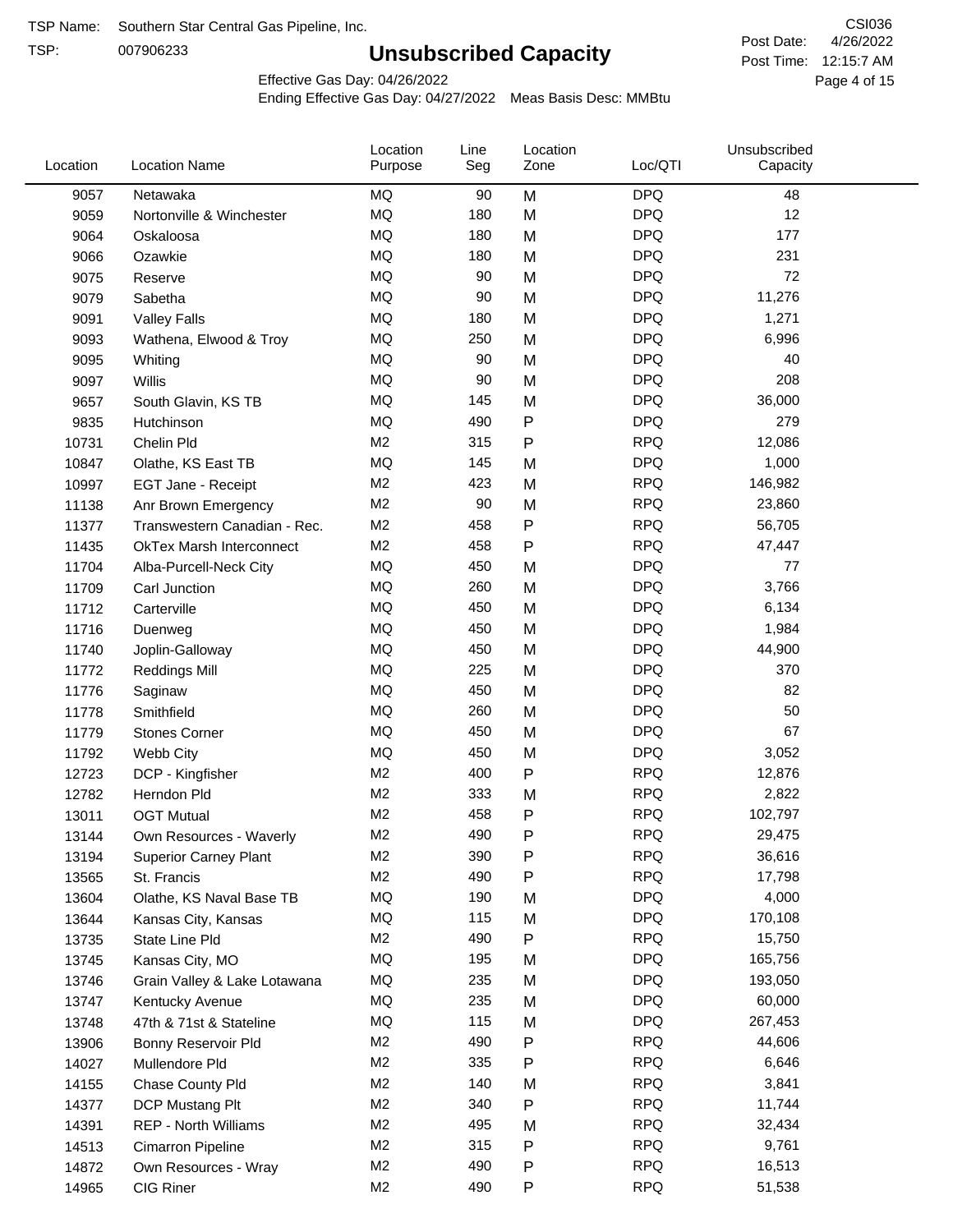TSP:

## **Unsubscribed Capacity**

Page 5 of 15 Post Time: 12:15:7 AM CSI036 Post Date:

Effective Gas Day: 04/26/2022

| Location | <b>Location Name</b>             | Location<br>Purpose | Line<br>Seg | Location<br>Zone | Loc/QTI    | Unsubscribed<br>Capacity |  |
|----------|----------------------------------|---------------------|-------------|------------------|------------|--------------------------|--|
| 14971    | <b>KGST Ark River</b>            | M <sub>2</sub>      | 130         | P                | <b>RPQ</b> | 56,934                   |  |
| 15011    | <b>EOIT Noble</b>                | M <sub>2</sub>      | 400         | P                | <b>RPQ</b> | 46,050                   |  |
| 15012    | Cleveland Mo                     | MQ                  | 235         | M                | <b>DPQ</b> | 26                       |  |
| 15020    | East Lynne & Garden City         | MQ                  | 235         | M                | <b>DPQ</b> | 830                      |  |
| 15024    | Freeman                          | MQ                  | 235         | M                | <b>DPQ</b> | 76                       |  |
| 15032    | Holden                           | MQ                  | 235         | M                | <b>DPQ</b> | 4,017                    |  |
| 15044    | Kingsville                       | MQ                  | 235         | M                | <b>DPQ</b> | 41                       |  |
| 15050    | Lone Jack                        | MQ                  | 235         | M                | <b>DPQ</b> | 288                      |  |
| 15064    | Peculiar                         | <b>MQ</b>           | 235         | M                | <b>DPQ</b> | 2,265                    |  |
| 15066    | <b>Pleasant Hill</b>             | <b>MQ</b>           | 235         | M                | <b>DPQ</b> | 4,776                    |  |
| 15117    | Hulah                            | M <sub>2</sub>      | 335         | P                | <b>RPQ</b> | 2,730                    |  |
| 15142    | <b>EOIT McClain</b>              | M <sub>2</sub>      | 385         | P                | <b>RPQ</b> | 91,338                   |  |
| 15216    | Dearborn MO                      | <b>MQ</b>           | 250         | M                | <b>DPQ</b> | 1,372                    |  |
| 15223    | Nimrod                           | M <sub>2</sub>      | 340         | P                | <b>RPQ</b> | 23,446                   |  |
| 15236    | Questar Skull Creek              | M <sub>2</sub>      | 490         | P                | <b>RPQ</b> | 49,874                   |  |
| 15253    | DCP - Cimarron Plant             | M <sub>2</sub>      | 458         | P                | <b>RPQ</b> | 117,425                  |  |
| 15256    | New Market & Trimble             | <b>MQ</b>           | 250         | M                | <b>DPQ</b> | 92                       |  |
| 15266    | <b>CIG Floris</b>                | M <sub>2</sub>      | 315         | Ρ                | <b>RPQ</b> | 81,012                   |  |
| 15300    | <b>OFS Stateline</b>             | M <sub>2</sub>      | 458         | P                | <b>RPQ</b> | 48,284                   |  |
| 15343    | St. Francis Pld                  | M <sub>2</sub>      | 490         | P                | <b>RPQ</b> | 13,960                   |  |
| 15405    | Golden Gas Pld                   | M <sub>2</sub>      | 315         | P                | <b>RPQ</b> | 25,274                   |  |
| 15430    | Velma Gas Plant                  | M <sub>2</sub>      | 385         | P                | <b>RPQ</b> | 53,846                   |  |
| 15433    | Scout - Satanta                  | M <sub>2</sub>      | 130         | P                | <b>RPQ</b> | 185,442                  |  |
| 15857    | DCP - Sholem                     | M <sub>2</sub>      | 385         | P                | <b>RPQ</b> | 2,182                    |  |
| 15907    | Cowley Gas Systems, LLC          | M <sub>2</sub>      | 333         | M                | <b>RPQ</b> | 3,084                    |  |
| 16013    | South Olathe TB                  | MQ                  | 145         | M                | <b>DPQ</b> | 24,000                   |  |
| 16289    | Scout - Jayhawk                  | M <sub>2</sub>      | 130         | P                | <b>RPQ</b> | 125,886                  |  |
| 16294    | Wamsutter - Echo Springs         | M <sub>2</sub>      | 490         | P                | <b>RPQ</b> | 223,278                  |  |
| 16376    | Salt Plains Storage              | M <sub>2</sub>      | 315         | P                | <b>RPQ</b> | 225,257                  |  |
| 16453    | <b>ETC Texas Pipeline Beaver</b> | M <sub>2</sub>      | 315         | P                | <b>RPQ</b> | 86,510                   |  |
| 16478    | Envirotek Fuel Systems Inc       | M <sub>2</sub>      | 497         | P                | <b>RPQ</b> | 4,818                    |  |
| 16508    | Blue Jacket                      | MQ                  | 225         | M                | <b>DPQ</b> | 81                       |  |
| 16516    | Commerce                         | MQ                  | 225         | M                | <b>DPQ</b> | 6,869                    |  |
| 16532    | Hockerville                      | $\sf{MQ}$           | 225         | M                | <b>DPQ</b> | 219                      |  |
| 16534    | Quapaw                           | M <sub>2</sub>      | 225         | M                | <b>RPQ</b> | 29,362                   |  |
| 16552    | Miami                            | MQ                  | 225         | M                | <b>DPQ</b> | 28,664                   |  |
| 16562    | Republican                       | M <sub>2</sub>      | 490         | P                | <b>RPQ</b> | 108,219                  |  |
| 16568    | Quapaw                           | <b>MQ</b>           | 225         | M                | <b>DPQ</b> | 342                      |  |
| 16582    | EnergyVest - W Lenapah           | M <sub>2</sub>      | 225         | M                | <b>RPQ</b> | 17,625                   |  |
| 16583    | Cranor Tap                       | M <sub>2</sub>      | 497         | P                | <b>RPQ</b> | 6,060                    |  |
| 16584    | Oneok Westex Hemphill            | M <sub>2</sub>      | 458         | Ρ                | <b>RPQ</b> | 54,887                   |  |
| 16592    | <b>TIGT Sugar Creek</b>          | M <sub>2</sub>      | 235         | M                | <b>RPQ</b> | 15,186                   |  |
| 16593    | <b>TIGT Glavin</b>               | M <sub>2</sub>      | 190         | M                | <b>RPQ</b> | 113,678                  |  |
| 16604    | Osage Hills                      | M <sub>2</sub>      | 357         | Ρ                | <b>RPQ</b> | 10,303                   |  |
| 16620    | ETC Texas Pipeline Canadian      | M <sub>2</sub>      | 458         | Ρ                | <b>RPQ</b> | 39,194                   |  |
| 16621    | ETC Texas Pipeline Hemphill      | M <sub>2</sub>      | 458         | Ρ                | <b>RPQ</b> | 61,340                   |  |
| 16667    | ECQ Pipeline - Powell            | M <sub>2</sub>      | 117         | M                | <b>RPQ</b> | 13,610                   |  |
| 16679    | Fox Plant                        | M <sub>2</sub>      | 385         | Ρ                | <b>RPQ</b> | 5,174                    |  |
| 16746    | Roxanna                          | M <sub>2</sub>      | 495         | M                | <b>RPQ</b> | 4,505                    |  |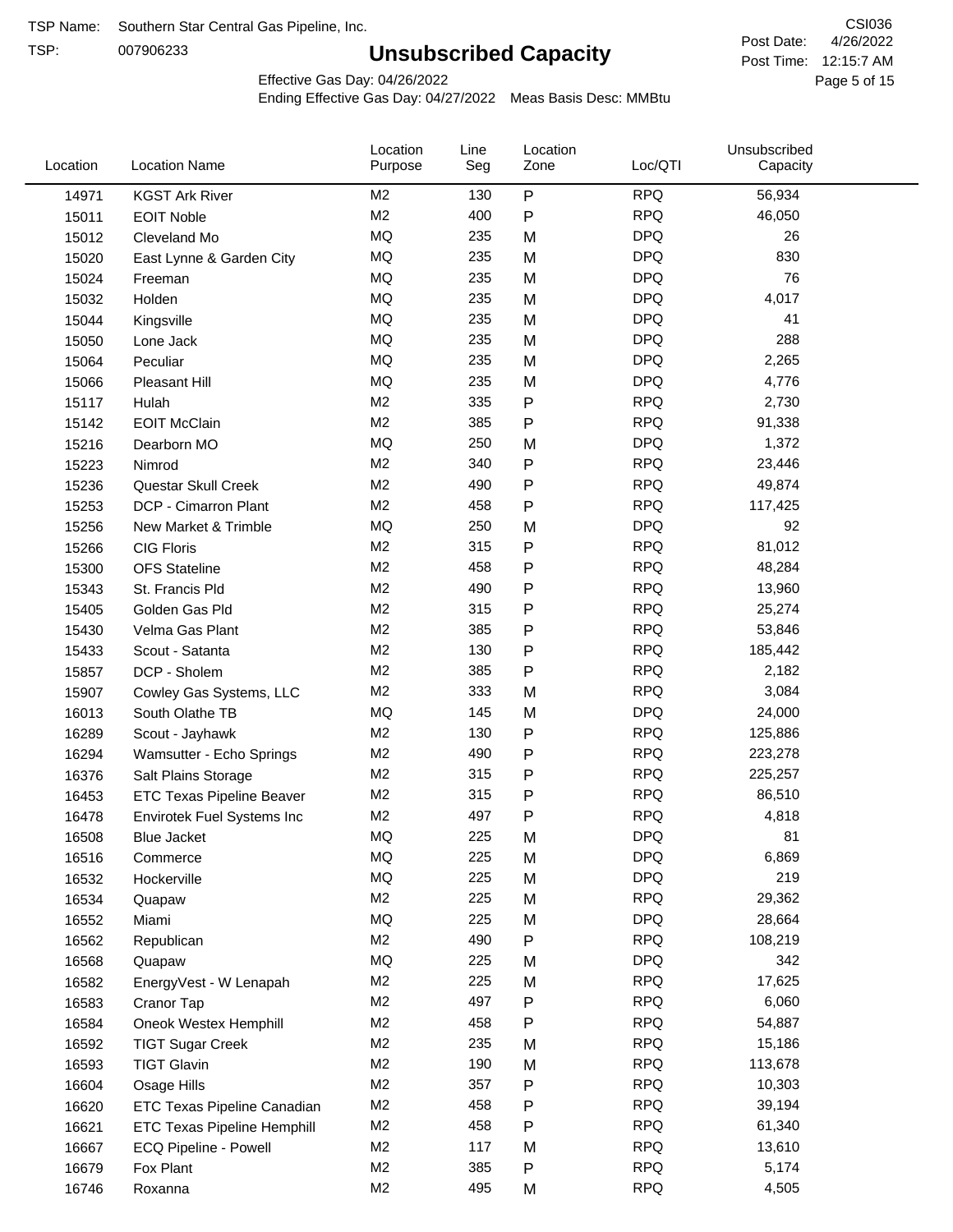TSP:

## **Unsubscribed Capacity**

4/26/2022 Page 6 of 15 Post Time: 12:15:7 AM CSI036 Post Date:

Effective Gas Day: 04/26/2022

| Location | <b>Location Name</b>             | Location<br>Purpose | Line<br>Seg | Location<br>Zone | Loc/QTI    | Unsubscribed<br>Capacity |  |
|----------|----------------------------------|---------------------|-------------|------------------|------------|--------------------------|--|
| 16747    | RedBud-Thayer Tap                | M <sub>2</sub>      | 495         | M                | <b>RPQ</b> | 4,872                    |  |
| 16750    | Dilworth Rms                     | M <sub>2</sub>      | 333         | P                | <b>RPQ</b> | 5,334                    |  |
| 16757    | River Rock - Fireside            | M <sub>2</sub>      | 495         | M                | <b>RPQ</b> | 66,400                   |  |
| 16774    | River Rock - E Lenapah           | M <sub>2</sub>      | 225         | M                | <b>RPQ</b> | 17,605                   |  |
| 16794    | <b>NNG Kiowa</b>                 | M <sub>2</sub>      | 130         | P                | <b>RPQ</b> | 73,872                   |  |
| 16798    | <b>Endeavor Energy Resources</b> | M <sub>2</sub>      | 225         | M                | <b>RPQ</b> | 9,982                    |  |
| 16802    | Sunwest                          | M <sub>2</sub>      | 117         | M                | <b>RPQ</b> | 6,183                    |  |
| 16806    | Bluco- East Wann                 | M <sub>2</sub>      | 225         | M                | <b>RPQ</b> | 8,850                    |  |
| 16807    | Bitter Creek Eckley Pld-Yuma     | M <sub>2</sub>      | 490         | P                | <b>RPQ</b> | 35,096                   |  |
| 16812    | <b>RiverGas</b>                  | M <sub>2</sub>      | 95          | M                | <b>RPQ</b> | 5,590                    |  |
| 16813    | Cheyenne Plains - Sand Dune      | M <sub>2</sub>      | 130         | P                | <b>RPQ</b> | 395,434                  |  |
| 16817    | <b>Midwest Energy</b>            | M <sub>2</sub>      | 495         | M                | <b>RPQ</b> | 7,179                    |  |
| 16819    | River Rock- Keeton               | M <sub>2</sub>      | 225         | M                | <b>RPQ</b> | 9,535                    |  |
| 16820    | Superior - Hemphill              | M <sub>2</sub>      | 458         | P                | <b>RPQ</b> | 50,052                   |  |
| 16821    | Yuma West                        | M <sub>2</sub>      | 490         | P                | <b>RPQ</b> | 15,688                   |  |
| 16822    | Jayhawk PLD                      | M <sub>2</sub>      | 95          | M                | <b>RPQ</b> | 4,292                    |  |
| 16824    | Coon Creek                       | M <sub>2</sub>      | 497         | P                | <b>RPQ</b> | 8,858                    |  |
| 16835    | Shiloh                           | M <sub>2</sub>      | 495         | M                | <b>RPQ</b> | 8,573                    |  |
| 16836    | Evergy - South Harper            | MQ                  | 235         | M                | <b>DPQ</b> | 86,400                   |  |
| 16837    | <b>EKAE Ethanol Plant</b>        | MQ                  | 496         | M                | <b>DPQ</b> | 1,397                    |  |
| 16840    | Nearman Creek Power Plant        | MQ                  | 195         | M                | <b>DPQ</b> | 28,800                   |  |
| 16844    | <b>Montgomery County</b>         | M <sub>2</sub>      | 260         | M                | <b>RPQ</b> | 8,000                    |  |
| 16848    | Colt-Liberty                     | M <sub>2</sub>      | 260         | M                | <b>RPQ</b> | 4,000                    |  |
| 16849    | City of Mulvane Power Plant      | MQ                  | 120         | P                | <b>DPQ</b> | 2,880                    |  |
| 16850    | Escalera - Cow Creek             | M <sub>2</sub>      | 490         | Ρ                | <b>RPQ</b> | 66,094                   |  |
| 16852    | Southeastern KS P/L Wilson       | M <sub>2</sub>      | 495         | M                | <b>RPQ</b> | 60,000                   |  |
| 16857    | Superior - Cashion               | M <sub>2</sub>      | 400         | Ρ                | <b>RPQ</b> | 10,482                   |  |
| 16862    | Superior - Perkins               | M <sub>2</sub>      | 390         | Ρ                | <b>RPQ</b> | 21,660                   |  |
| 16865    | RedBud-Mound Valley              | M <sub>2</sub>      | 260         | M                | <b>RPQ</b> | 8,000                    |  |
| 16871    | <b>TIGT Grant</b>                | M <sub>2</sub>      | 130         | P                | <b>RPQ</b> | 50,000                   |  |
| 16872    | River Rock - Jayhawk             | M <sub>2</sub>      | 495         | M                | <b>RPQ</b> | 57,579                   |  |
| 16873    | Layne Energy Sycamore            | M <sub>2</sub>      | 495         | M                | <b>RPQ</b> | 15,000                   |  |
| 16875    | Crenshaw Road                    | MQ                  | 455         | M                | <b>DPQ</b> | 33,611                   |  |
| 16877    | Acme Energy Services, Inc.       | M <sub>2</sub>      | 260         | M                | <b>RPQ</b> | 8,000                    |  |
| 16880    | Cottonwood                       | M <sub>2</sub>      | 235         | M                | <b>RPQ</b> | 1,000                    |  |
| 16883    | Cherryvale Boorigie PLd          | M <sub>2</sub>      | 495         | M                | <b>RPQ</b> | 34,135                   |  |
| 16884    | <b>Keystone Delivery</b>         | MQ                  | 390         | P                | <b>DPQ</b> | 6,067                    |  |
| 16890    | ADM/Deerfield                    | MQ                  | 95          | M                | <b>DPQ</b> | 6,078                    |  |
| 16891    | <b>KP Liberty</b>                | M <sub>2</sub>      | 260         | M                | <b>RPQ</b> | 8,300                    |  |
| 16897    | REP - South Williams             | M <sub>2</sub>      | 117         | M                | <b>RPQ</b> | 30,198                   |  |
| 16905    | NEOK Production Company,         | M <sub>2</sub>      | 225         | M                | <b>RPQ</b> | 7,970                    |  |
| 16908    | River Rock - Ft. Scott           | M <sub>2</sub>      | 495         | M                | <b>RPQ</b> | 54,600                   |  |
| 16911    | Evergy - Lake Road               | MQ                  | 250         | M                | <b>DPQ</b> | 34,400                   |  |
| 16912    | Targa - Waynoka                  | M <sub>2</sub>      | 315         | P                | <b>RPQ</b> | 157,111                  |  |
| 16916    | Kansas Ethanol, LLC              | MQ                  | 490         | P                | <b>DPQ</b> | 3,500                    |  |
| 16917    | Downstream Casino                | MQ                  | 225         | M                | <b>DPQ</b> | 1,510                    |  |
| 16918    | Show Me Ethanol                  | MQ                  | 425         | M                | <b>DPQ</b> | 6,623                    |  |
| 16922    | <b>Timberline Energy</b>         | M <sub>2</sub>      | 340         | Ρ                | <b>RPQ</b> | 6,846                    |  |
| 16923    | <b>Mid-Continent Market</b>      | MQ                  | 120         | P                | <b>DPQ</b> | 30,000                   |  |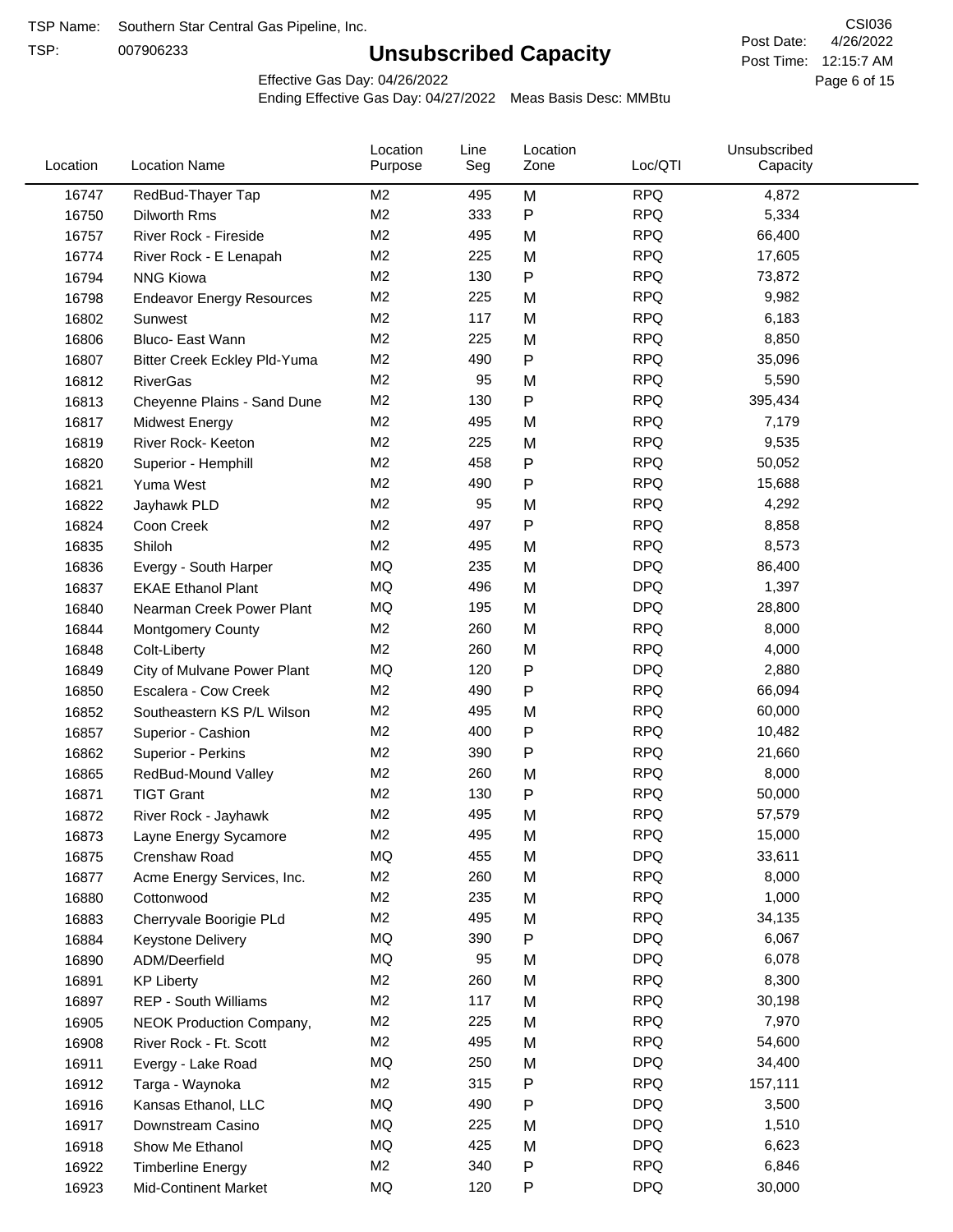TSP:

## **Unsubscribed Capacity**

4/26/2022 Page 7 of 15 Post Time: 12:15:7 AM CSI036 Post Date:

Effective Gas Day: 04/26/2022

| Location | <b>Location Name</b>                | Location<br>Purpose | Line<br>Seg | Location<br>Zone | Loc/QTI    | Unsubscribed<br>Capacity |  |
|----------|-------------------------------------|---------------------|-------------|------------------|------------|--------------------------|--|
| 16931    | Midwest Energy - Goodman            | ΜQ                  | 490         | P                | <b>DPQ</b> | 8,000                    |  |
| 16933    | Westar Emporia Energy               | <b>MQ</b>           | 140         | M                | <b>DPQ</b> | 106,202                  |  |
| 16935    | River Rock - Graybill               | M <sub>2</sub>      | 260         | M                | <b>RPQ</b> | 23,168                   |  |
| 16941    | REP - Independence CDP              | M <sub>2</sub>      | 117         | M                | <b>RPQ</b> | 29,270                   |  |
| 16942    | <b>Big Timber</b>                   | M <sub>2</sub>      | 490         | P                | <b>RPQ</b> | 49,356                   |  |
| 16945    | ETC Texas Pipeline Antelope         | M <sub>2</sub>      | 458         | $\mathsf{P}$     | <b>RPQ</b> | 110,000                  |  |
| 16949    | Summit Branson                      | MQ                  | 455         | M                | <b>DPQ</b> | 62,208                   |  |
| 16952    | <b>Overland Park</b>                | MQ                  | 115         | M                | <b>DPQ</b> | 77,485                   |  |
| 16953    | Merriam                             | MQ                  | 115         | M                | <b>DPQ</b> | 123,624                  |  |
| 16955    | Mustang Gas Products, LLC           | M <sub>2</sub>      | 405         | $\mathsf{P}$     | <b>RPQ</b> | 25,550                   |  |
| 16956    | Superior - Ford                     | M <sub>2</sub>      | 130         | $\mathsf{P}$     | <b>RPQ</b> | 17,375                   |  |
| 16962    | Summit Sedalia                      | <b>MQ</b>           | 235         | M                | <b>DPQ</b> | 0                        |  |
| 16967    | Noble Energy - Lilli                | M <sub>2</sub>      | 490         | P                | <b>RPQ</b> | 40,863                   |  |
| 16972    | <b>ONG Norman</b>                   | MQ                  | 385         | $\mathsf{P}$     | <b>DPQ</b> | 40                       |  |
| 16975    | Superior - Spring Creek             | M <sub>2</sub>      | 315         | $\mathsf{P}$     | <b>RPQ</b> | 7,680                    |  |
| 16976    | Bettis Asphalt & Construction       | MQ                  | 180         | M                | <b>DPQ</b> | 3,216                    |  |
| 16977    | <b>KGS Kansas Star Casino</b>       | MQ                  | 333         | P                | <b>DPQ</b> | 144                      |  |
| 16980    | <b>Black Hills Colwich</b>          | MQ                  | 120         | P                | <b>DPQ</b> | 9,995                    |  |
| 16981    | Superior - Bellmon                  | M <sub>2</sub>      | 380         | $\mathsf{P}$     | <b>RPQ</b> | 63,800                   |  |
| 16983    | DCP Midstream - Ellis               | MQ                  | 458         | $\mathsf{P}$     | <b>DPQ</b> | 6,702                    |  |
| 16988    | Atmos Energy - W. Lawrence          | MQ                  | 180         | M                | <b>DPQ</b> | 127                      |  |
| 16991    | Williams Midstream North Alva       | MQ                  | 315         | $\mathsf{P}$     | <b>DPQ</b> | 1,992                    |  |
| 16992    | <b>ONG Ottawa</b>                   | MQ                  | 225         | M                | <b>DPQ</b> | 0                        |  |
| 16993    | Farmer's Gas                        | MQ                  | 130         | $\mathsf{P}$     | <b>DPQ</b> | 9,000                    |  |
|          |                                     | MQ                  | 130         | P                | <b>DPQ</b> | 100                      |  |
| 16996    | Scout Sublette Delivery             | M <sub>2</sub>      | 315         |                  | <b>RPQ</b> | 30,000                   |  |
| 16997    | Devon Energy Medford Station        | MQ                  | 490         | P                | <b>DPQ</b> |                          |  |
| 16998    | Cheyenne Light, Fuel and            | M <sub>2</sub>      |             | P                | <b>RPQ</b> | 90,800                   |  |
| 16999    | ETC - Crescent                      |                     | 400         | $\mathsf{P}$     |            | 35,000                   |  |
| 17000    | Bourbon County, KS -                | MQ                  | 95          | M                | <b>DPQ</b> | 1                        |  |
| 17003    | Sunflower Electric Rubart           | MQ                  | 130         | $\mathsf{P}$     | <b>DPQ</b> | 48,808                   |  |
| 17004    | <b>NGPL Beaver</b>                  | MQ                  | 315         | P                | <b>DPQ</b> | 175,000                  |  |
| 17005    | ETC - Rose Valley (Delivery)        | MQ                  | 315         | P                | <b>DPQ</b> | 5,000                    |  |
| 17006    | ETC - Rose Valley                   | M <sub>2</sub>      | 315         | P                | <b>RPQ</b> | 195,226                  |  |
| 17008    | OMPA Lamb                           | MQ                  | 335         | ${\sf P}$        | <b>DPQ</b> | 51,383                   |  |
| 17009    | <b>Grasslands Energy Centennial</b> | M <sub>2</sub>      | 490         | P                | <b>RPQ</b> | 25,000                   |  |
| 17010    | Noble Keota Receipt                 | M <sub>2</sub>      | 490         | P                | <b>RPQ</b> | 52,200                   |  |
| 17011    | Noble Keota Delivery                | MQ                  | 490         | P                | <b>DPQ</b> | 52,200                   |  |
| 17013    | Enlink - Battle Ridge               | M <sub>2</sub>      | 390         | P                | <b>RPQ</b> | 31,824                   |  |
| 17021    | <b>TIGT Yuma</b>                    | M <sub>2</sub>      | 490         | P                | <b>RPQ</b> | 24,562                   |  |
| 17033    | Kickapoo Nation School              | MQ                  | 90          | M                | <b>DPQ</b> | 300                      |  |
| 17034    | ENVIA Energy Oklahoma City,         | MQ                  | 400         | P                | <b>DPQ</b> | 3,888                    |  |
| 17035    | Ameren Columbia                     | MQ                  | 235         | M                | <b>DPQ</b> | 35,512                   |  |
| 17036    | <b>Coffeyville Resources</b>        | MQ                  | 260         | M                | <b>DPQ</b> | 39,992                   |  |
| 17050    | Atmos - Forest View                 | MQ                  | 190         | M                | <b>DPQ</b> | 4,058                    |  |
| 17052    | ONG NW Oklahoma City                | MQ                  | 340         | P                | <b>DPQ</b> | 39,000                   |  |
| 17054    | <b>ONG Guthrie</b>                  | MQ                  | 400         | P                | <b>DPQ</b> | 4,799                    |  |
| 17055    | ETC Texas Pipeline Nash             | MQ                  | 458         | P                | <b>DPQ</b> | 1,500                    |  |
| 17056    | Blue Mountain - Chisholm Trail      | M <sub>2</sub>      | 340         | P                | <b>RPQ</b> | 72,000                   |  |
| 17057    | City of Tonkawa                     | MQ                  | 380         | P                | <b>DPQ</b> | 3,000                    |  |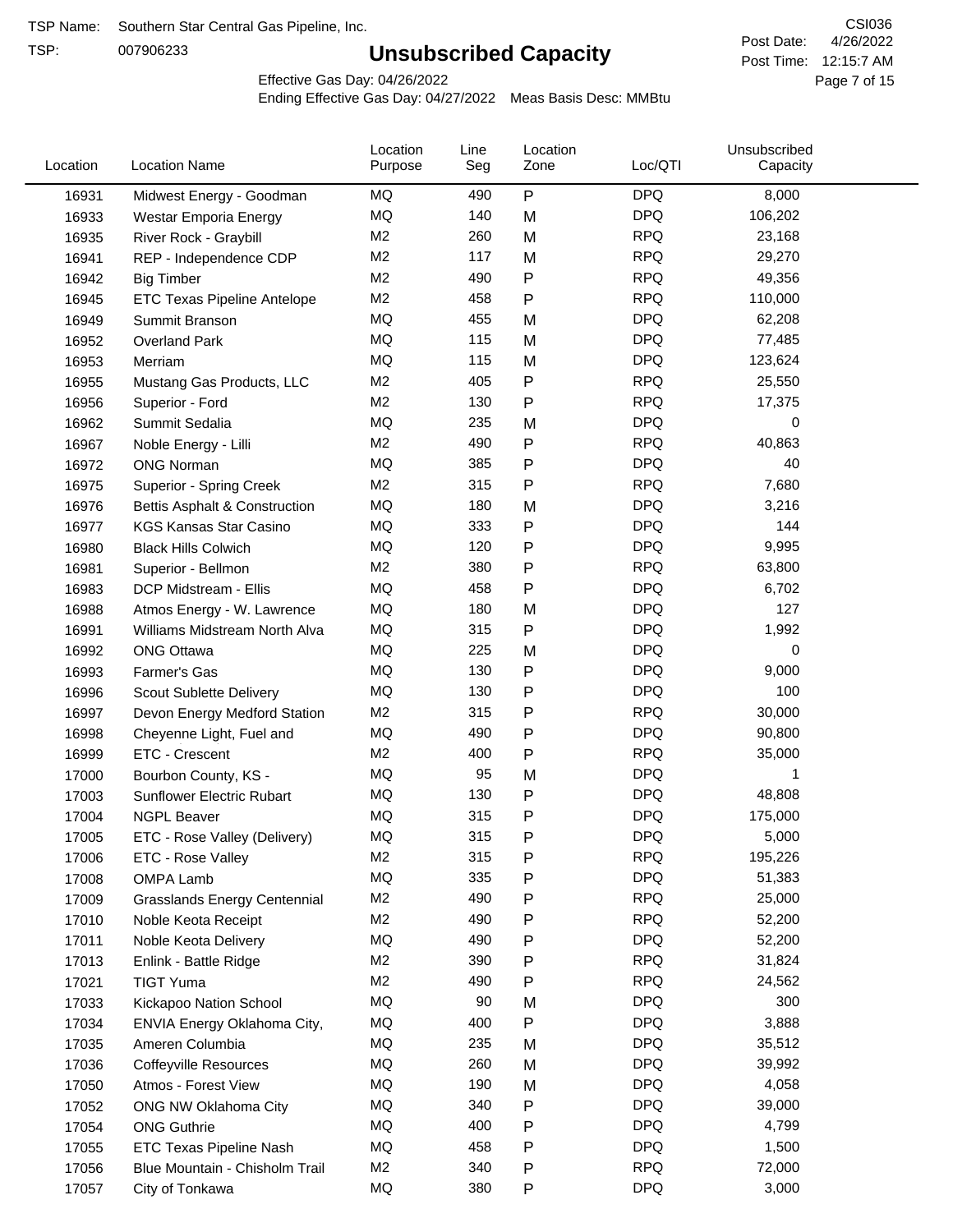TSP:

## **Unsubscribed Capacity**

4/26/2022 Page 8 of 15 Post Time: 12:15:7 AM CSI036 Post Date:

Effective Gas Day: 04/26/2022

| Location | <b>Location Name</b>           | Location<br>Purpose | Line<br>Seg | Location<br>Zone | Loc/QTI    | Unsubscribed<br>Capacity |  |
|----------|--------------------------------|---------------------|-------------|------------------|------------|--------------------------|--|
| 17058    | RPP - Hamm Landfill            | M2                  | 195         | M                | <b>RPQ</b> | 2,500                    |  |
| 17060    | Atmos-Elk City                 | MQ                  | 87          | M                | <b>DPQ</b> | 216                      |  |
| 17064    | Koch - Enid                    | MQ                  | 405         | P                | <b>DPQ</b> | 0                        |  |
| 17065    | Canyon - Redcliff (Receipt)    | M <sub>2</sub>      | 458         | P                | <b>RPQ</b> | 180,000                  |  |
| 17066    | Canyon - Redcliff (Delivery)   | <b>MQ</b>           | 458         | Ρ                | <b>DPQ</b> | 6,175                    |  |
| 17067    | Blue Mountain - Chisholm Trail | M <sub>2</sub>      | 340         | P                | <b>RPQ</b> | 70,000                   |  |
| 17068    | <b>EOIT Alfalfa</b>            | M <sub>2</sub>      | 458         | Ρ                | <b>RPQ</b> | 200,000                  |  |
| 17069    | <b>NGPL Carter</b>             | <b>MQ</b>           | 385         | P                | <b>DPQ</b> | 65,000                   |  |
| 17080    | <b>ONEOK Bakken Pipeline</b>   | MQ                  | 490         | Ρ                | <b>DPQ</b> | 360                      |  |
| 17086    | NGPL - Mutual                  | <b>MQ</b>           | 458         | Ρ                | <b>DPQ</b> | 150,000                  |  |
| 17087    | REX-St.Joe                     | M <sub>2</sub>      | 250         | M                | <b>RPQ</b> | 78,606                   |  |
| 17091    | OGT - Maysville                | M <sub>2</sub>      | 385         | Ρ                | <b>RPQ</b> | 110,000                  |  |
| 17096    | Northern Natural-Kiowa         | <b>MQ</b>           | 130         | P                | <b>DPQ</b> | 100,000                  |  |
| 17104    | Black Hills - Plevna, KS TB    | <b>MQ</b>           | 130         | Ρ                | <b>DPQ</b> | 480                      |  |
| 17105    | WIC - Cheyenne Hub             | M <sub>2</sub>      | 490         | P                | <b>RPQ</b> | 144,000                  |  |
| 17113    | NGPL - Ford County Receipt     | M <sub>2</sub>      | 130         | P                | <b>RPQ</b> | 190,400                  |  |
| 17119    | Waste Mgmt RNG Receipt         | M <sub>2</sub>      | 400         | P                | <b>RPQ</b> | 2,976                    |  |
| 17404    | Anderson                       | MQ                  | 423         | M                | <b>DPQ</b> | 1,130                    |  |
| 17406    | Ash Grove, Walnut Grove & Wil  | <b>MQ</b>           | 455         | M                | <b>DPQ</b> | 2,595                    |  |
| 17408    | Aurora                         | <b>MQ</b>           | 455         | M                | <b>DPQ</b> | 850                      |  |
| 17410    | <b>Billings Mo</b>             | <b>MQ</b>           | 455         | M                | <b>DPQ</b> | 2,918                    |  |
| 17414    | Clever Mo                      | <b>MQ</b>           | 455         | M                | <b>DPQ</b> | 738                      |  |
| 17416    | Crane Mo                       | <b>MQ</b>           | 455         | M                | <b>DPQ</b> | 2,944                    |  |
| 17418    | Diamond                        | <b>MQ</b>           | 455         | M                | <b>DPQ</b> | 546                      |  |
| 17426    | Freistatt                      | <b>MQ</b>           | 455         | M                | <b>DPQ</b> | 256                      |  |
| 17430    | Goodman                        | <b>MQ</b>           | 423         | M                | <b>DPQ</b> | 625                      |  |
| 17448    | Lanagan                        | <b>MQ</b>           | 423         | M                | <b>DPQ</b> | 337                      |  |
| 17452    | Marionville                    | <b>MQ</b>           | 455         | M                | <b>DPQ</b> | 1,119                    |  |
| 17454    | Monett                         | <b>MQ</b>           | 455         | M                | <b>DPQ</b> | 25,276                   |  |
| 17456    | Mt Vernon & Verona             | <b>MQ</b>           | 455         | M                | <b>DPQ</b> | 4,407                    |  |
| 17458    | Neosho                         | <b>MQ</b>           | 455         | M                | <b>DPQ</b> | 8,597                    |  |
| 17460    | Noel & North Noel              | MQ                  | 423         | M                | <b>DPQ</b> | 19,472                   |  |
| 17462    | Nixa & Ozark                   | MQ                  | 455         | M                | <b>DPQ</b> | 5,340                    |  |
| 17464    | Pierce City                    | $\sf{MQ}$           | 455         | M                | <b>DPQ</b> | 3,281                    |  |
| 17466    | Pineville                      | MQ                  | 423         | M                | <b>DPQ</b> | 302                      |  |
| 17472    | Republic                       | <b>MQ</b>           | 455         | M                | <b>DPQ</b> | 883                      |  |
| 17476    | Sarcoxie                       | MQ                  | 455         | M                | <b>DPQ</b> | 2,828                    |  |
| 17478    | Seneca                         | MQ                  | 225         | M                | <b>DPQ</b> | 9,873                    |  |
| 17492    | Wentworth                      | <b>MQ</b>           | 455         | M                | <b>DPQ</b> | 193                      |  |
| 18328    | Goessel                        | <b>MQ</b>           | 140         | M                | <b>DPQ</b> | 62                       |  |
| 18356    | Newton                         | MQ                  | 120         | P                | <b>DPQ</b> | 21,538                   |  |
| 19000    | Scout Jayhawk Delivery         | MQ                  | 130         | Ρ                | <b>DPQ</b> | 185,442                  |  |
| 19548    | Lyndon                         | $\sf{MQ}$           | 140         | M                | <b>DPQ</b> | 655                      |  |
| 19552    | Melvern                        | $\sf{MQ}$           | 493         | M                | <b>DPQ</b> | 42                       |  |
| 19554    | Michigan Valley                | MQ                  | 140         | M                | <b>DPQ</b> | 339                      |  |
| 19564    | Pomona                         | MQ                  | 140         | M                | <b>DPQ</b> | 1,579                    |  |
| 19568    | Quenemo                        | <b>MQ</b>           | 140         | M                | <b>DPQ</b> | 255                      |  |
| 19576    | Scranton                       | <b>MQ</b>           | 140         | M                | <b>DPQ</b> | 632                      |  |
| 19608    | Baldwin                        | $\sf{MQ}$           | 180         | M                | <b>DPQ</b> | 2,754                    |  |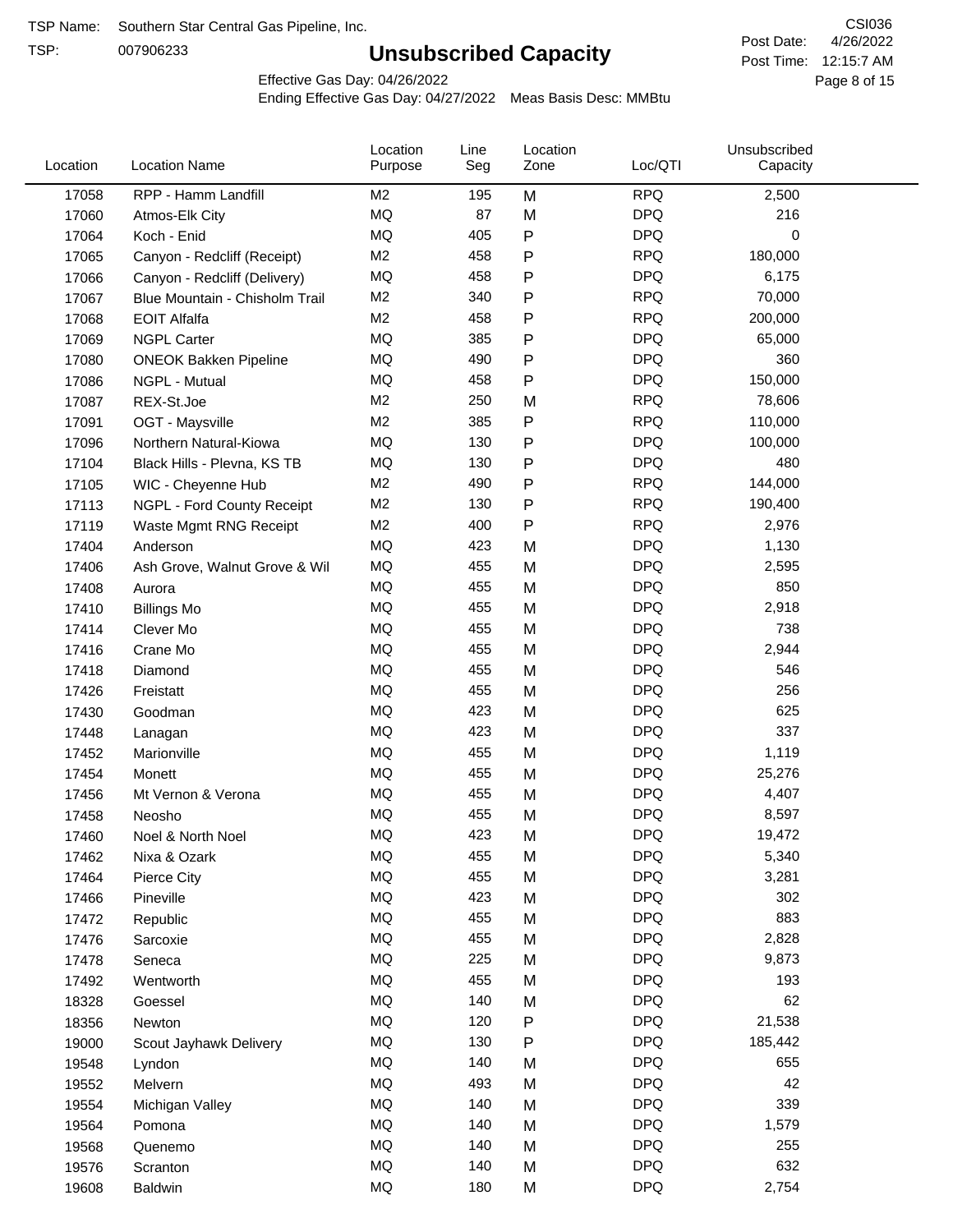TSP:

## **Unsubscribed Capacity**

4/26/2022 Page 9 of 15 Post Time: 12:15:7 AM CSI036 Post Date:

Effective Gas Day: 04/26/2022

| Location | <b>Location Name</b>  | Location<br>Purpose | Line<br>Seg | Location<br>Zone | Loc/QTI    | Unsubscribed<br>Capacity |
|----------|-----------------------|---------------------|-------------|------------------|------------|--------------------------|
| 19620    | Edgerton              | <b>MQ</b>           | 190         | M                | <b>DPQ</b> | 14                       |
| 19628    | Gardner               | <b>MQ</b>           | 190         | M                | <b>DPQ</b> | 2,755                    |
| 19648    | Lecompton             | <b>MQ</b>           | 180         | M                | <b>DPQ</b> | 109                      |
| 19650    | Le Loup               | <b>MQ</b>           | 190         | M                | <b>DPQ</b> | 37                       |
| 19660    | Ottawa                | <b>MQ</b>           | 493         | M                | <b>DPQ</b> | 6,129                    |
| 19664    | Perry                 | <b>MQ</b>           | 180         | M                | <b>DPQ</b> | 407                      |
| 19666    | Princeton             | <b>MQ</b>           | 496         | M                | <b>DPQ</b> | 130                      |
| 19672    | Richmond              | <b>MQ</b>           | 496         | M                | <b>DPQ</b> | 374                      |
| 19676    | Scipio                | <b>MQ</b>           | 496         | M                | <b>DPQ</b> | 27                       |
| 19678    | Somerset & Rural      | <b>MQ</b>           | 235         | M                | <b>DPQ</b> | 291                      |
| 19684    | Tonganoxie            | MQ                  | 195         | M                | <b>DPQ</b> | 7,420                    |
| 19690    | Wellsville            | <b>MQ</b>           | 190         | M                | <b>DPQ</b> | 2,007                    |
| 20709    | <b>Bronson Etc</b>    | <b>MQ</b>           | 95          | M                | <b>DPQ</b> | 360                      |
| 20712    | Carlyle               | <b>MQ</b>           | 495         | M                | <b>DPQ</b> | 26                       |
| 20714    | Cherryvale            | <b>MQ</b>           | 495         | M                | <b>DPQ</b> | 586                      |
| 20716    | Colony                | <b>MQ</b>           | 50          | M                | <b>DPQ</b> | 2,347                    |
| 20720    | Dennis                | <b>MQ</b>           | 495         | M                | <b>DPQ</b> | 54                       |
| 20725    | Erie                  | <b>MQ</b>           | 495         | M                | <b>DPQ</b> | 409                      |
| 20730    | Gas City & La Harpe   | <b>MQ</b>           | 495         | M                | <b>DPQ</b> | 1,457                    |
| 20764    | Parsons               | <b>MQ</b>           | 495         | M                | <b>DPQ</b> | 19,497                   |
| 20766    | Petrolia              | MQ                  | 495         | M                | <b>DPQ</b> | 18                       |
| 20768    | Piqua                 | <b>MQ</b>           | 220         | M                | <b>DPQ</b> | 84                       |
| 20775    | South Mound           | <b>MQ</b>           | 495         | M                | <b>DPQ</b> | 45                       |
| 20785    | Thayer                | <b>MQ</b>           | 495         | M                | <b>DPQ</b> | 88                       |
| 20788    | Walnut & St Paul      | <b>MQ</b>           | 95          | M                | <b>DPQ</b> | 658                      |
| 20792    | Welda                 | <b>MQ</b>           | 495         | M                | <b>DPQ</b> | 1,122                    |
| 21008    | <b>Baxter Springs</b> | <b>MQ</b>           | 225         | M                | <b>DPQ</b> | 1,830                    |
| 21015    | Columbus              | <b>MQ</b>           | 260         | M                | <b>DPQ</b> | 2,639                    |
| 21018    | Crestline             | <b>MQ</b>           | 260         | M                | <b>DPQ</b> | 156                      |
| 21021    | Fort Scott            | <b>MQ</b>           | 95          | M                | <b>DPQ</b> | 31,139                   |
| 21024    | Galena & Empire City  | <b>MQ</b>           | 260         | M                | <b>DPQ</b> | 3,023                    |
| 21048    | Lowell                | <b>MQ</b>           | 225         | M                | <b>DPQ</b> | 52                       |
| 21055    | N Riverton            | MQ                  | 260         | M                | <b>DPQ</b> | 148                      |
| 21060    | Oswego                | MQ                  | 260         | M                | <b>DPQ</b> | 2,588                    |
| 21080    | Treece                | MQ                  | 225         | M                | <b>DPQ</b> | 473                      |
| 23576    | St Joseph             | MQ                  | 250         | M                | <b>DPQ</b> | 88,184                   |
| 24228    | Grantville            | MQ                  | 180         | M                | <b>DPQ</b> | 207                      |
| 24252    | Meriden               | MQ                  | 180         | M                | <b>DPQ</b> | 177                      |
| 24276    | Shawnee Heights       | $\sf{MQ}$           | 180         | M                | <b>DPQ</b> | 696                      |
| 24280    | Topeka                | MQ                  | 180         | M                | <b>DPQ</b> | 152,652                  |
| 26304    | Alma                  | MQ                  | 425         | M                | <b>DPQ</b> | 95                       |
| 26308    | Blackburn             | MQ                  | 425         | M                | <b>DPQ</b> | 163                      |
| 26312    | Carrollton            | MQ                  | 425         | M                | <b>DPQ</b> | 2,523                    |
| 26314    | Concordia             | <b>MQ</b>           | 425         | M                | <b>DPQ</b> | 1,576                    |
| 26316    | Corder                | MQ                  | 425         | M                | <b>DPQ</b> | 11                       |
| 26325    | Emma                  | MQ                  | 425         | M                | <b>DPQ</b> | 206                      |
| 26332    | Higginsville          | MQ                  | 425         | M                | <b>DPQ</b> | 28,860                   |
| 26344    | Knobnoster            | $\sf{MQ}$           | 235         | M                | <b>DPQ</b> | 16,700                   |
| 26348    | La Monte              | $\sf{MQ}$           | 235         | M                | <b>DPQ</b> | 111                      |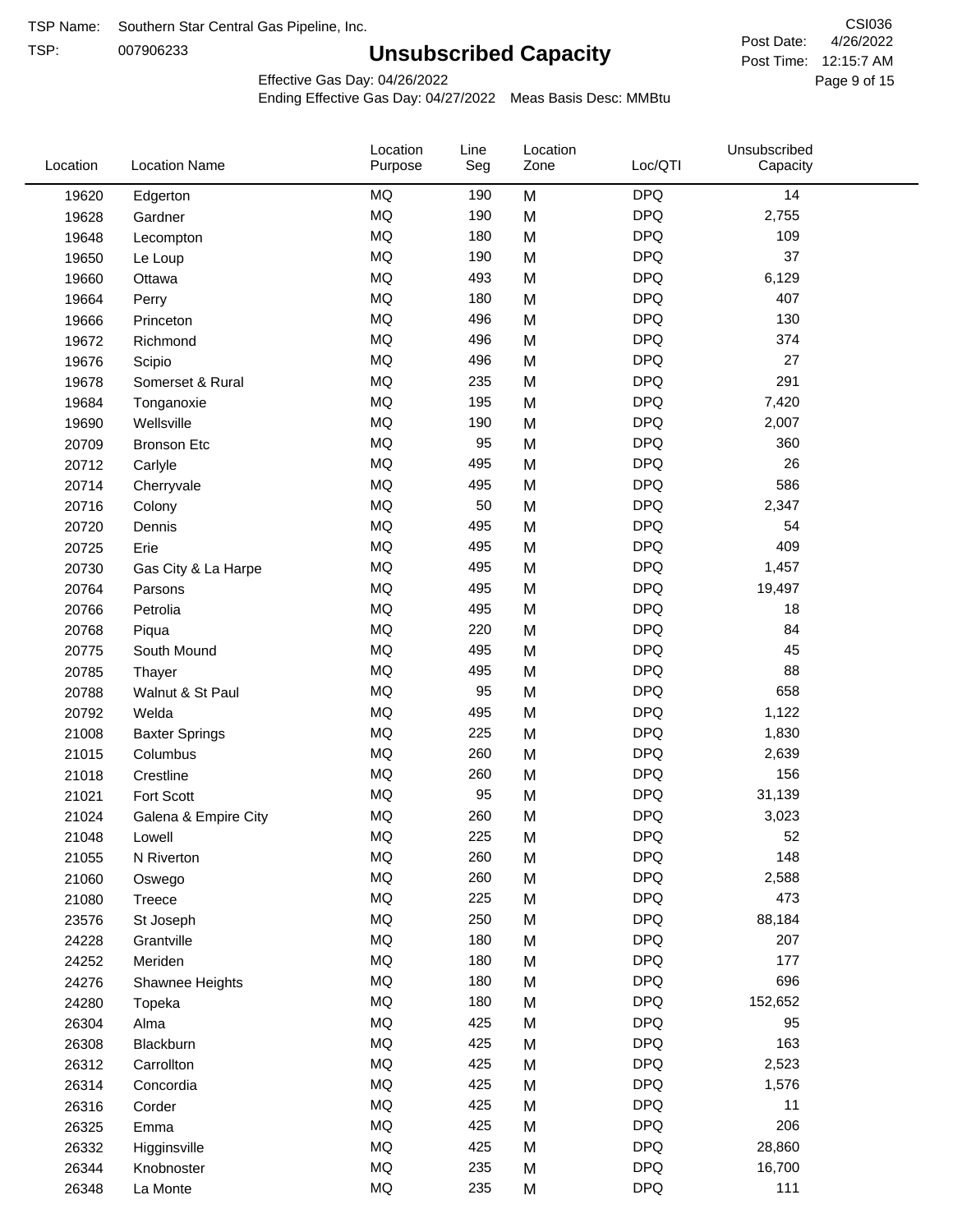TSP:

## **Unsubscribed Capacity**

4/26/2022 Page 10 of 15 Post Time: 12:15:7 AM CSI036 Post Date:

Effective Gas Day: 04/26/2022

| Location | <b>Location Name</b>          | Location<br>Purpose | Line<br>Seg | Location<br>Zone | Loc/QTI    | Unsubscribed<br>Capacity |  |
|----------|-------------------------------|---------------------|-------------|------------------|------------|--------------------------|--|
| 26352    | Mt Leonard                    | <b>MQ</b>           | 425         | M                | <b>DPQ</b> | 167                      |  |
| 26356    | Norborne                      | MQ                  | 425         | M                | <b>DPQ</b> | 1,901                    |  |
| 26376    | Slater                        | MQ                  | 425         | M                | <b>DPQ</b> | 471                      |  |
| 26378    | <b>Sweet Springs</b>          | MQ                  | 425         | M                | <b>DPQ</b> | 584                      |  |
| 26392    | Warrensburg                   | MQ                  | 235         | M                | <b>DPQ</b> | 10,551                   |  |
| 26394    | Waverly                       | <b>MQ</b>           | 425         | M                | <b>DPQ</b> | 378                      |  |
| 27015    | <b>Belle Plaine</b>           | <b>MQ</b>           | 333         | ${\sf P}$        | <b>DPQ</b> | 150                      |  |
| 27020    | <b>Bentley</b>                | <b>MQ</b>           | 120         | ${\sf P}$        | <b>DPQ</b> | 217                      |  |
| 27035    | Derby                         | MQ                  | 120         | P                | <b>DPQ</b> | 7,759                    |  |
| 27040    | Andover                       | MQ                  | 300         | M                | <b>DPQ</b> | 166                      |  |
| 27050    | Haysville                     | MQ                  | 120         | ${\sf P}$        | <b>DPQ</b> | 9,455                    |  |
| 27060    | Mulvane                       | MQ                  | 120         | ${\sf P}$        | <b>DPQ</b> | 9,778                    |  |
| 27065    | Rose Hill                     | MQ                  | 295         | P                | <b>DPQ</b> | 5,386                    |  |
| 27070    | Sedgwick                      | <b>MQ</b>           | 120         | ${\sf P}$        | <b>DPQ</b> | 7,149                    |  |
| 27080    | Udall                         | <b>MQ</b>           | 333         | ${\sf P}$        | <b>DPQ</b> | 538                      |  |
| 27085    | <b>Valley Center</b>          | <b>MQ</b>           | 120         | P                | <b>DPQ</b> | 51,875                   |  |
| 27092    | Wichita                       | MQ                  | 120         | ${\sf P}$        | <b>DPQ</b> | 259,947                  |  |
| 29001    | Atchison                      | MQ                  | 90          | M                | <b>DPQ</b> | 20,786                   |  |
| 29002    | Emporia                       | MQ                  | 140         | M                | <b>DPQ</b> | 15,524                   |  |
| 29003    | Leavenworth                   | MQ                  | 195         | M                | <b>DPQ</b> | 14,939                   |  |
| 29005    | Effingham                     | MQ                  | 90          | M                | <b>DPQ</b> | 269                      |  |
| 30804    | Abbyville                     | MQ                  | 130         | ${\sf P}$        | <b>DPQ</b> | 195                      |  |
| 34612    | Altamont                      | <b>MQ</b>           | 260         | M                | <b>DPQ</b> | 119                      |  |
| 35013    | Americus                      | MQ                  | 140         | M                | <b>DPQ</b> | 31                       |  |
| 35515    | <b>ANR Alden</b>              | MQ                  | 490         | ${\sf P}$        | <b>DPQ</b> | 135,571                  |  |
| 36918    | Argonia                       | MQ                  | 120         | ${\sf P}$        | <b>DPQ</b> | 15                       |  |
| 37100    | Wynona                        | MQ                  | 334         | P                | <b>DPQ</b> | 1,314                    |  |
| 37118    | Hominy                        | <b>MQ</b>           | 357         | P                | <b>DPQ</b> | 91                       |  |
| 37172    | <b>Black Hills Hutchinson</b> | MQ                  | 130         | ${\sf P}$        | <b>DPQ</b> | 15,360                   |  |
| 37175    | EGT Jane - Delivery           | MQ                  | 423         | M                | <b>DPQ</b> | 216,201                  |  |
| 38021    | Auburn                        | MQ                  | 180         | M                | <b>DPQ</b> | 756                      |  |
| 38522    | <b>Avant Utilities</b>        | MQ                  | 357         | P                | <b>DPQ</b> | 157                      |  |
| 41709    | <b>Billings</b>               | MQ                  | 380         | P                | <b>DPQ</b> | 2,032                    |  |
| 42915    | Springfield                   | $\sf{MQ}$           | 455         | M                | <b>DPQ</b> | 698,615                  |  |
| 44021    | <b>Burlingame</b>             | $\sf{MQ}$           | 140         | M                | <b>DPQ</b> | 1,686                    |  |
| 44121    | Alfalfa City Ok               | $\sf{MQ}$           | 315         | P                | <b>DPQ</b> | 394                      |  |
| 45301    | Cassoday                      | MQ                  | 140         | M                | <b>DPQ</b> | 0                        |  |
| 46608    | Chanute                       | <b>MQ</b>           | 495         | M                | <b>DPQ</b> | 51,665                   |  |
| 46809    | Florence                      | MQ                  | 140         | M                | <b>DPQ</b> | 1,001                    |  |
| 47412    | Cleveland                     | MQ                  | 357         | P                | <b>DPQ</b> | 1,569                    |  |
| 47641    | CIG Riner                     | $\sf{MQ}$           | 490         | P                | <b>DPQ</b> | 62,965                   |  |
| 48015    | Bourbon County, KS            | MQ                  | 95          | M                | <b>DPQ</b> | 4,627                    |  |
| 48301    | Copan                         | MQ                  | 497         | ${\sf P}$        | <b>DPQ</b> | 358                      |  |
| 55502    | Danville                      | $\sf{MQ}$           | 120         | ${\sf P}$        | <b>DPQ</b> | 166                      |  |
| 56601    | Denison                       | MQ                  | 90          | M                | <b>DPQ</b> | 79                       |  |
| 58518    | Drumright                     | MQ                  | 390         | P                | <b>DPQ</b> | 4,485                    |  |
| 60706    | Peckham                       | MQ                  | 117         | M                | <b>DPQ</b> | 67                       |  |
| 62810    | Black Hills - Enterprise TB   | MQ                  | 130         | ${\sf P}$        | <b>DPQ</b> | 990                      |  |
| 63919    | Eskridge                      | $\sf{MQ}$           | 140         | M                | <b>DPQ</b> | 820                      |  |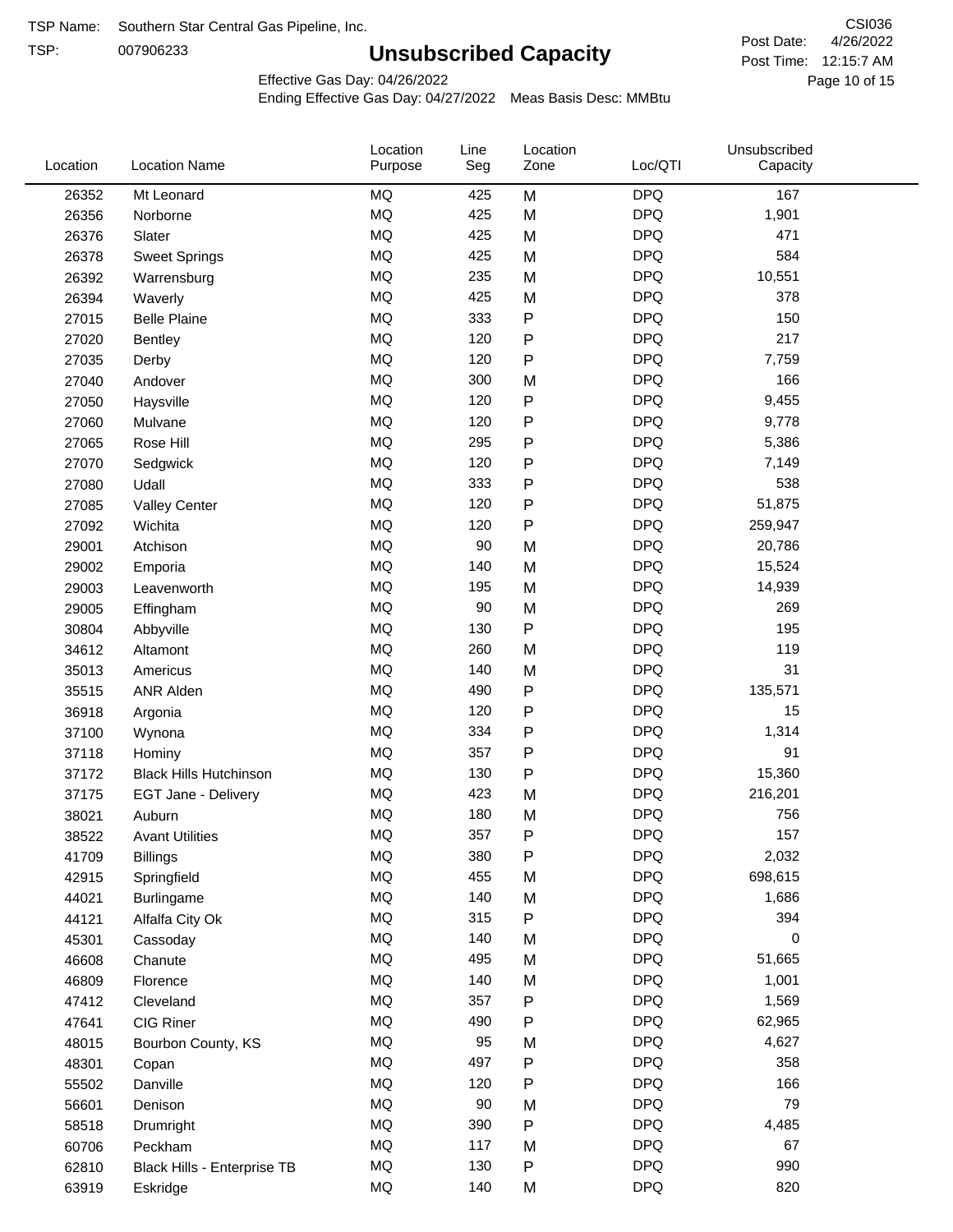TSP:

## **Unsubscribed Capacity**

4/26/2022 Page 11 of 15 Post Time: 12:15:7 AM CSI036 Post Date:

Effective Gas Day: 04/26/2022

| Location | <b>Location Name</b>          | Location<br>Purpose | Line<br>Seg | Location<br>Zone | Loc/QTI    | Unsubscribed<br>Capacity |  |
|----------|-------------------------------|---------------------|-------------|------------------|------------|--------------------------|--|
| 68015    | Ford                          | <b>MQ</b>           | 130         | $\sf P$          | <b>DPQ</b> | 424                      |  |
| 68518    | Freedom                       | MQ                  | 315         | P                | <b>DPQ</b> | 12                       |  |
| 70408    | <b>Garnett KS</b>             | MQ                  | 496         | M                | <b>DPQ</b> | 15,099                   |  |
| 70610    | Gate                          | MQ                  | 315         | Ρ                | <b>DPQ</b> | 63                       |  |
| 74416    | Pocasset                      | MQ                  | 340         | P                | <b>DPQ</b> | 96                       |  |
| 77118    | Granby                        | MQ                  | 455         | M                | <b>DPQ</b> | 816                      |  |
| 77308    | <b>Bonner Springs Ks</b>      | MQ                  | 190         | M                | <b>DPQ</b> | 7,104                    |  |
| 77512    | Eureka, Toronto & Neal        | MQ                  | 140         | M                | <b>DPQ</b> | 2,306                    |  |
| 77705    | Anthony                       | MQ                  | 120         | P                | <b>DPQ</b> | 26,858                   |  |
| 80312    | <b>Hamilton Ks</b>            | MQ                  | 140         | M                | <b>DPQ</b> | 445                      |  |
| 80515    | Atmos - Strong Cty &          | MQ                  | 140         | M                | <b>DPQ</b> | 27                       |  |
| 83418    | Howard Ks                     | MQ                  | 498         | M                | <b>DPQ</b> | 3,629                    |  |
| 84021    | Humboldt Ks                   | MQ                  | 495         | M                | <b>DPQ</b> | 4,390                    |  |
| 86717    | Iola Ks                       | MQ                  | 495         | M                | <b>DPQ</b> | 10,749                   |  |
| 96108    | <b>Black Hills - Lawrence</b> | MQ                  | 180         | M                | <b>DPQ</b> | 45,466                   |  |
| 96912    | Kechi Ks                      | MQ                  | 120         | Ρ                | <b>DPQ</b> | 150                      |  |
| 97112    | Copeland                      | MQ                  | 130         | P                | <b>DPQ</b> | 15,628                   |  |
| 102512   | Lebo                          | MQ                  | 493         | M                | <b>DPQ</b> | 273                      |  |
| 103101   | Lenapah                       | MQ                  | 225         | M                | <b>DPQ</b> | 249                      |  |
| 104615   | Liberal                       | MQ                  | 260         | M                | <b>DPQ</b> | 204                      |  |
| 108119   | Ochelata                      | MQ                  | 357         | P                | <b>DPQ</b> | 168                      |  |
| 108221   | Washington                    | MQ                  | 497         | P                | <b>DPQ</b> | 395                      |  |
| 110412   | McLouth                       | MQ                  | 170         | M                | <b>DPQ</b> | 113                      |  |
| 110908   | Mannford                      | MQ                  | 357         | P                | <b>DPQ</b> | 456                      |  |
| 113612   | Webb City, OK TB              | MQ                  | 335         | Ρ                | <b>DPQ</b> | 317                      |  |
| 113713   | Osage City Ok                 | <b>MQ</b>           | 357         | $\mathsf{P}$     | <b>DPQ</b> | 239                      |  |
| 113812   | Clinton & Leeton              | <b>MQ</b>           | 235         | M                | <b>DPQ</b> | 21,928                   |  |
| 113852   | Marshall                      | <b>MQ</b>           | 425         | M                | <b>DPQ</b> | 14,581                   |  |
| 113856   | Nevada                        | <b>MQ</b>           | 95          | M                | <b>DPQ</b> | 9,333                    |  |
| 113864   | <b>Platte City</b>            | MQ                  | 250         | M                | <b>DPQ</b> | 2,890                    |  |
| 113872   | Lexington-Richmond-Henrietta  | MQ                  | 425         | M                | <b>DPQ</b> | 3,022                    |  |
| 113876   | Sedalia                       | MQ                  | 235         | M                | <b>DPQ</b> | 26,188                   |  |
| 113880   | Tracy                         | MQ                  | 250         | M                | <b>DPQ</b> | 135                      |  |
| 113892   | Weston                        | MQ                  | 250         | M                | <b>DPQ</b> | 1,140                    |  |
| 118121   | Mulberry                      | MQ                  | 260         | M                | <b>DPQ</b> | 239                      |  |
| 118321   | Mulhall                       | MQ                  | 400         | Ρ                | <b>DPQ</b> | 150                      |  |
| 120000   | Spire                         | MQ                  | 235         | M                | <b>DPQ</b> | 13,115                   |  |
| 121110   | Neodesha                      | MQ                  | 495         | M                | <b>DPQ</b> | 6,410                    |  |
| 121315   | Neosho Rapids                 | MQ                  | 493         | M                | <b>DPQ</b> | 289                      |  |
| 121415   | <b>NGPL Barton</b>            | MQ                  | 490         | Ρ                | <b>DPQ</b> | 184,224                  |  |
| 121515   | <b>NGPL Ford</b>              | MQ                  | 130         | Ρ                | <b>DPQ</b> | 269,500                  |  |
| 122715   | Afton-Fairland-Grove-Jay      | MQ                  | 225         | M                | <b>DPQ</b> | 6,793                    |  |
| 122915   | Norwich                       | MQ                  | 120         | Ρ                | <b>DPQ</b> | 124                      |  |
| 125315   | Oilton                        | MQ                  | 357         | P                | <b>DPQ</b> | 1,130                    |  |
| 129311   | <b>ONG Harper County</b>      | MQ                  | 315         | P                | <b>DPQ</b> | 7,083                    |  |
| 129712   | Olivet                        | MQ                  | 493         | M                | <b>DPQ</b> | 24                       |  |
| 130001   | Orlando                       | MQ                  | 400         | P                | <b>DPQ</b> | 219                      |  |
| 132018   | Oronogo                       | MQ                  | 450         | M                | <b>DPQ</b> | 256                      |  |
| 132519   | Osage City Ks                 | MQ                  | 140         | M                | <b>DPQ</b> | 3,551                    |  |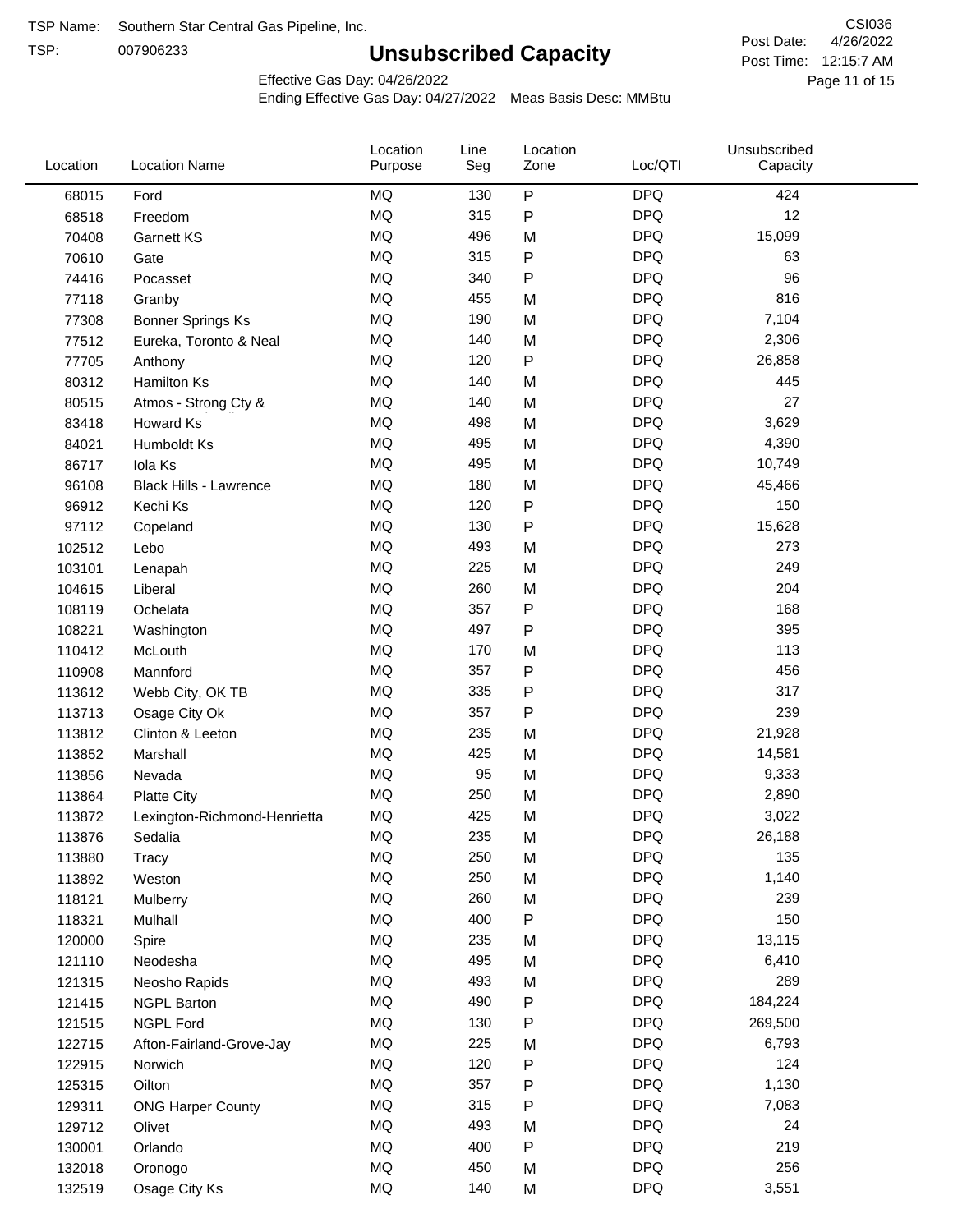TSP:

## **Unsubscribed Capacity**

4/26/2022 Page 12 of 15 Post Time: 12:15:7 AM CSI036 Post Date:

Effective Gas Day: 04/26/2022

| Location | <b>Location Name</b>             | Location<br>Purpose | Line<br>Seg | Location<br>Zone | Loc/QTI    | Unsubscribed<br>Capacity |  |
|----------|----------------------------------|---------------------|-------------|------------------|------------|--------------------------|--|
| 135533   | PEPL Princeton                   | MQ                  | 496         | M                | <b>DPQ</b> | 106,178                  |  |
| 135808   | Partridge                        | MQ                  | 130         | P                | <b>DPQ</b> | 134                      |  |
| 136701   | <b>Black Hills Reno</b>          | MQ                  | 130         | P                | <b>DPQ</b> | 12,912                   |  |
| 137550   | <b>Black Hills South Wichita</b> | MQ                  | 120         | ${\sf P}$        | <b>DPQ</b> | 18,975                   |  |
| 139712   | Plattsburg                       | <b>MQ</b>           | 250         | M                | <b>DPQ</b> | 1,764                    |  |
| 145950   | Merino                           | <b>MQ</b>           | 490         | P                | <b>DPQ</b> | 156                      |  |
| 150418   | Ramona                           | <b>MQ</b>           | 357         | P                | <b>DPQ</b> | 396                      |  |
| 151525   | Reading                          | <b>MQ</b>           | 140         | M                | <b>DPQ</b> | 20                       |  |
| 154501   | Nelagoney                        | MQ                  | 334         | P                | <b>DPQ</b> | 179                      |  |
| 157025   | Severy                           | <b>MQ</b>           | 498         | M                | <b>DPQ</b> | 142                      |  |
| 163100   | Superior                         | MQ                  | 265         | M                | <b>DPQ</b> | 336                      |  |
| 164725   | Sylvia                           | MQ                  | 130         | P                | <b>DPQ</b> | 141                      |  |
| 168112   | Transwestern Canadian - Del.     | <b>MQ</b>           | 458         | P                | <b>DPQ</b> | 230,000                  |  |
| 168612   | Chetopa & Rural                  | <b>MQ</b>           | 260         | M                | <b>DPQ</b> | 678                      |  |
| 168620   | Edna & Bartlett                  | <b>MQ</b>           | 260         | M                | <b>DPQ</b> | 248                      |  |
| 172812   | Conner Area                      | MQ                  | 195         | M                | <b>DPQ</b> | 139                      |  |
| 172820   | Easton & Lowemont                | MQ                  | 195         | M                | <b>DPQ</b> | 223                      |  |
| 172822   | Savonburg & Elsmore              | MQ                  | 95          | M                | <b>DPQ</b> | 600                      |  |
| 172828   | <b>Fall River</b>                | MQ                  | 498         | M                | <b>DPQ</b> | 378                      |  |
| 172832   | Galesburg                        | MQ                  | 495         | M                | <b>DPQ</b> | 191                      |  |
| 172834   | Atmos Energy - Olathe            | MQ                  | 190         | M                | <b>DPQ</b> | 23,240                   |  |
| 172836   | Havana                           | <b>MQ</b>           | 117         | M                | <b>DPQ</b> | 54                       |  |
| 172838   | Hillsdale                        | <b>MQ</b>           | 235         | M                | <b>DPQ</b> | 202                      |  |
| 172844   | Jarbalo                          | <b>MQ</b>           | 170         | M                | <b>DPQ</b> | 146                      |  |
| 172848   | Kickapoo                         | <b>MQ</b>           | 250         | M                | <b>DPQ</b> | 241                      |  |
| 172855   | Liberty                          | MQ                  | 260         | M                | <b>DPQ</b> | 2,880                    |  |
| 172857   | Linwood                          | <b>MQ</b>           | 195         | M                | <b>DPQ</b> | 330                      |  |
| 172860   | Mc Cune                          | MQ                  | 260         | M                | <b>DPQ</b> | 242                      |  |
| 172862   | Moorehead                        | MQ                  | 495         | M                | <b>DPQ</b> | 32                       |  |
| 172864   | Moorehead Rural                  | MQ                  | 495         | M                | <b>DPQ</b> | 1,014                    |  |
| 172866   | <b>Mound Valley</b>              | MQ                  | 260         | M                | <b>DPQ</b> | 101                      |  |
| 172870   | Niotaze                          | MQ                  | 117         | M                | <b>DPQ</b> | 351                      |  |
| 172880   | <b>Pleasant Valley</b>           | MQ                  | 180         | M                | <b>DPQ</b> | 24                       |  |
| 172885   | Reno Area                        | MQ                  | 195         | M                | <b>DPQ</b> | 36                       |  |
| 172892   | Wyandotte                        | MQ                  | 190         | M                | <b>DPQ</b> | 10,018                   |  |
| 172944   | Coffeyville Area                 | MQ                  | 260         | M                | <b>DPQ</b> | 138,016                  |  |
| 173214   | Uniontown                        | MQ                  | 95          | M                | <b>DPQ</b> | 276                      |  |
| 176819   | Viola                            | MQ                  | 120         | P                | <b>DPQ</b> | 120                      |  |
| 180311   | Wakita                           | MQ                  | 315         | P                | <b>DPQ</b> | 74                       |  |
| 181013   | Walton                           | MQ                  | 140         | M                | <b>DPQ</b> | 138                      |  |
| 181715   | Wann                             | MQ                  | 225         | M                | <b>DPQ</b> | 65                       |  |
| 223001   | Atchison Eng Defense Ind Plt     | MQ                  | 90          | M                | <b>DPQ</b> | 137                      |  |
| 224501   | <b>ICI Chemical Plant</b>        | MQ                  | 450         | M                | <b>DPQ</b> | 1,880                    |  |
| 225001   | Augusta Sewage Plant             | MQ                  | 295         | P                | <b>DPQ</b> | 63                       |  |
| 243501   | <b>Beech Aircraft Plant</b>      | MQ                  | 120         | P                | <b>DPQ</b> | 5,725                    |  |
| 253001   | Roenbaugh Lease Irrigation       | MQ                  | 130         | P                | <b>DPQ</b> | 107                      |  |
| 266001   | Boeing No 2 Plant                | MQ                  | 120         | P                | <b>DPQ</b> | 16,419                   |  |
| 274001   | Pleasant Valley Irr.             | MQ                  | 130         | P                | <b>DPQ</b> | 233                      |  |
| 285501   | <b>Buildex Haydite Plant</b>     | MQ                  | 250         | M                | <b>DPQ</b> | 8,075                    |  |
|          |                                  |                     |             |                  |            |                          |  |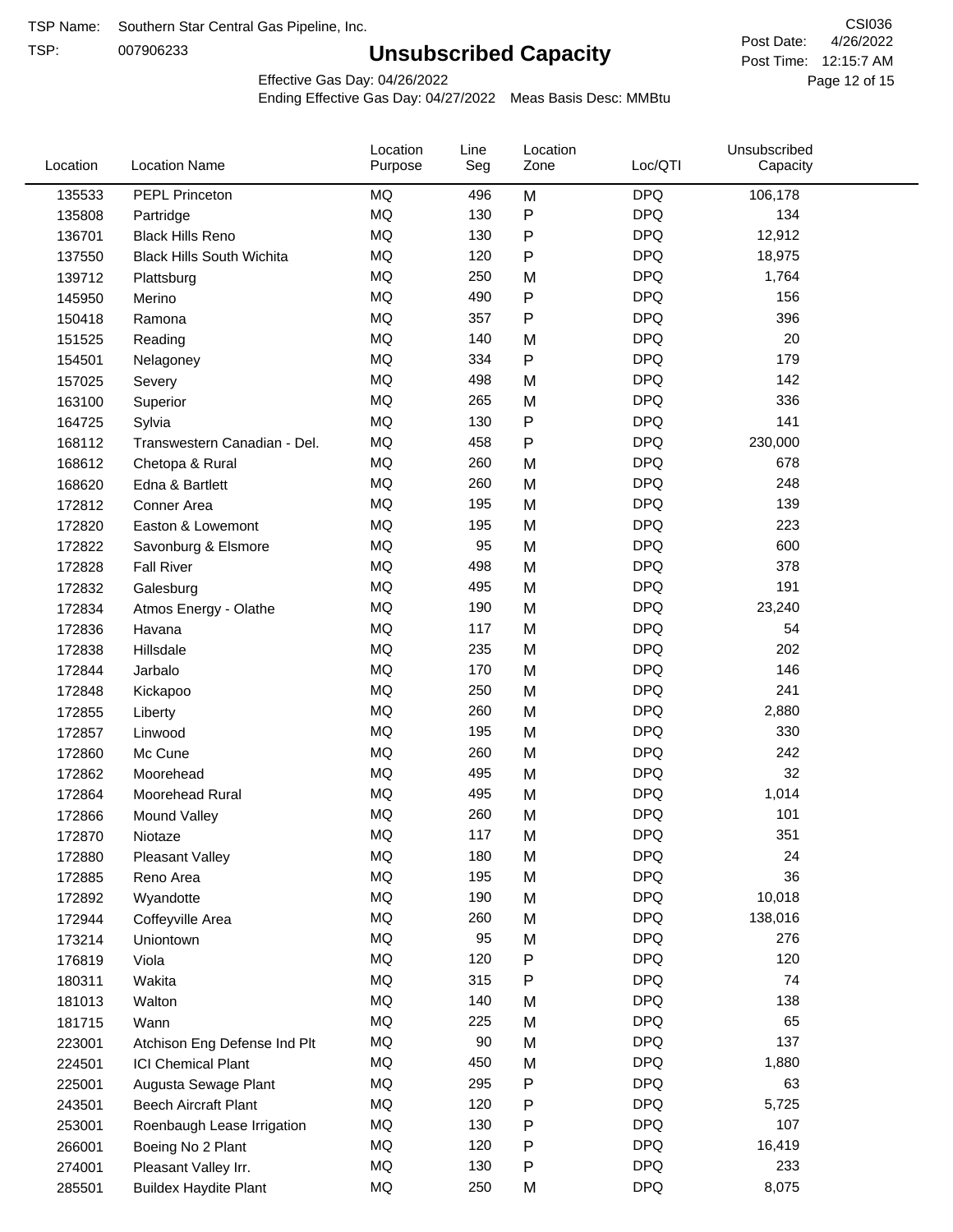TSP:

## **Unsubscribed Capacity**

4/26/2022 Page 13 of 15 Post Time: 12:15:7 AM CSI036 Post Date:

Effective Gas Day: 04/26/2022

| Location | <b>Location Name</b>            | Location<br>Purpose | Line<br>Seg | Location<br>Zone | Loc/QTI    | Unsubscribed<br>Capacity |  |
|----------|---------------------------------|---------------------|-------------|------------------|------------|--------------------------|--|
| 290301   | So Ks & Ok Rr Depot Store &     | MQ                  | 177         | M                | <b>DPQ</b> | $\overline{2}$           |  |
| 297501   | Cargill Salt                    | MQ                  | 315         | Ρ                | <b>DPQ</b> | 639                      |  |
| 298001   | Carlson Prodts Mfg Plant        | MQ                  | 120         | Ρ                | <b>DPQ</b> | 185                      |  |
| 303701   | Central Plain Feedyard          | MQ                  | 315         | Ρ                | <b>DPQ</b> | 151                      |  |
| 310001   | Church SW Irrigation            | MQ                  | 130         | Ρ                | <b>DPQ</b> | 60                       |  |
| 329401   | Phillips 66 Ponca City Refinery | MQ                  | 335         | Ρ                | <b>DPQ</b> | 10,000                   |  |
| 332501   | Lawrence Plt Atmos              | MQ                  | 195         | M                | <b>DPQ</b> | 64,427                   |  |
| 334101   | Copeland RE Irrigation          | MQ                  | 130         | P                | <b>DPQ</b> | 60                       |  |
| 354001   | Derstein Irrigation             | MQ                  | 130         | Ρ                | <b>DPQ</b> | 60                       |  |
| 355001   | Detrixhe S Irrigation           | MQ                  | 458         | P                | <b>DPQ</b> | 66                       |  |
| 363001   | Wilroads Irrigation             | MQ                  | 130         | Ρ                | <b>DPQ</b> | 534                      |  |
| 378501   | <b>Empire Riverton</b>          | MQ                  | 260         | M                | <b>DPQ</b> | 32,727                   |  |
| 378502   | <b>Empire Energy Center</b>     | MQ                  | 455         | M                | <b>DPQ</b> | 99,068                   |  |
| 378503   | <b>Empire Stateline South</b>   | MQ                  | 260         | M                | <b>DPQ</b> | 35,000                   |  |
| 378504   | <b>Empire Stateline North</b>   | MQ                  | 260         | M                | <b>DPQ</b> | 61,589                   |  |
| 383501   | <b>FMC Chemical Plant</b>       | MQ                  | 195         | M                | <b>DPQ</b> | 4,709                    |  |
| 385001   | Farley Machine Shop             | MQ                  | 45          | P                | <b>DPQ</b> | 61                       |  |
| 387001   | PCS Phosphate                   | MQ                  | 260         | M                | <b>DPQ</b> | 1,255                    |  |
| 388001   | Dodge City Plt Koch Nitrogen    | MQ                  | 130         | P                | <b>DPQ</b> | 53,235                   |  |
| 411501   | Gaines FD Burkett Lease         | MQ                  | 140         | M                | <b>DPQ</b> | 262                      |  |
| 428601   | Glacier Mckee-Miller-Thrall-Ma  | MQ                  | 140         | M                | <b>DPQ</b> | 126                      |  |
| 433001   | Goodyear Topeka Tire Plant      | MQ                  | 180         | M                | <b>DPQ</b> | 5,724                    |  |
| 435501   | <b>Gospel Church Building</b>   | MQ                  | 195         | M                | <b>DPQ</b> | $\overline{c}$           |  |
| 441300   | Kansas Hugoton                  | 7S                  | 130         | Ρ                | SGQ        | 54,555                   |  |
| 442350   | Sedalia @ Ottawa                | 7S                  | 235         | M                | SGQ        | 904                      |  |
| 442351   | Little Mo                       | 7S                  | 235         | M                | SGQ        | 0                        |  |
| 443150   | <b>Straight Blackwell</b>       | 7S                  | 315         | Ρ                | SGQ        | 0                        |  |
| 443151   | Waynoka Lateral                 | 7S                  | 315         | Ρ                | SGQ        | 102,337                  |  |
| 443152   | Straight Blackwell @ Beaver     | 7S                  | 315         | Ρ                | SGQ        | 47,725                   |  |
| 443800   | <b>Edmond Blackwell</b>         | 7S                  | 380         | Ρ                | SGQ        | 839                      |  |
| 443851   | LS385 Delivery Constraint       | 7S                  | 385         | Ρ                | SGQ        | 134,541                  |  |
| 444001   | West Edmond                     | 7S                  | 400         | Ρ                | SGQ        | 2,440                    |  |
| 444003   | South Maysville Delivery        | 7S                  | 400         | P                | SGQ        | 105,412                  |  |
| 444550   | Saginaw CS Area Deliveries      | 7S                  | 455         | M                | SGQ        | 71,239                   |  |
| 444580   | Canadian Blackwell              | 7S                  | 458         | P                | SGQ        | 0                        |  |
| 444581   | Canadian Blackwell @            | 7S                  | 458         | Ρ                | SGQ        | 118,611                  |  |
| 444582   | Canadian Blackwell @ Mutual     | 7S                  | 458         | Ρ                | SGQ        | 0                        |  |
| 444901   | <b>Rawlins Hesston Delivery</b> | 7S                  | 490         | Ρ                | SGQ        | 121,424                  |  |
| 444902   | <b>Riner Delivery</b>           | 7S                  | 490         | Ρ                | SGQ        | 184,693                  |  |
| 445538   | Montezuma CS                    | MV                  | 130         | Ρ                | <b>MLQ</b> | 56,201                   |  |
| 445569   | <b>Riner CS</b>                 | MV                  | 490         | Ρ                | <b>MLQ</b> | 1,000                    |  |
| 445577   | Levant CS                       | MV                  | 490         | Ρ                | <b>MLQ</b> | 1,384                    |  |
| 449003   | Edmond CS w/o OK                | MV                  | 400         | Ρ                | <b>MLQ</b> | 1,763                    |  |
| 462001   | <b>Heartland Cement Plant</b>   | MQ                  | 495         | M                | <b>DPQ</b> | 1,046                    |  |
| 465001   | Herzog Cont                     | MQ                  | 250         | M                | <b>DPQ</b> | 3,000                    |  |
| 495501   | Kanopolis Salt Plt Independent  | MQ                  | 265         | M                | <b>DPQ</b> | 61                       |  |
| 519501   | Richie/Ripley                   | MQ                  | 120         | Ρ                | <b>DPQ</b> | 448                      |  |
| 522502   | Lawrence Power Plt              | MQ                  | 180         | M                | <b>DPQ</b> | 138,069                  |  |
| 526001   | Ks Pen Boiler                   | MQ                  | 195         | M                | <b>DPQ</b> | 805                      |  |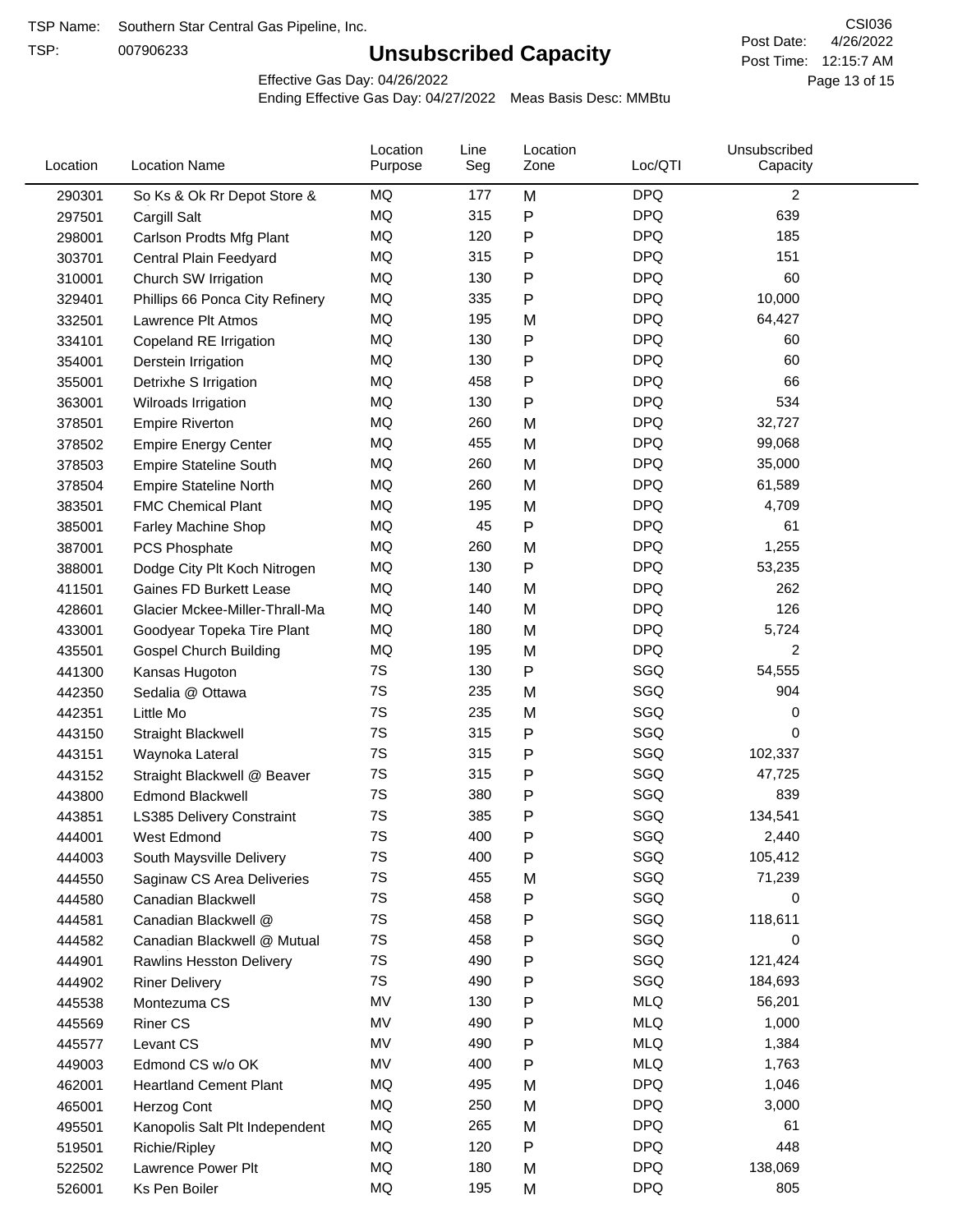TSP:

## **Unsubscribed Capacity**

4/26/2022 Page 14 of 15 Post Time: 12:15:7 AM CSI036 Post Date:

Effective Gas Day: 04/26/2022

| Location | <b>Location Name</b>                     | Location<br>Purpose | Line<br>Seg | Location<br>Zone | Loc/QTI    | Unsubscribed<br>Capacity |  |
|----------|------------------------------------------|---------------------|-------------|------------------|------------|--------------------------|--|
| 526201   | Ks Pen Kitchen                           | MQ                  | 195         | M                | <b>DPQ</b> | 626                      |  |
| 527502   | <b>Black Hills- Lawrence Service</b>     | MQ                  | 195         | M                | <b>DPQ</b> | 46                       |  |
| 527701   | <b>Black Hills- Matfield Green</b>       | MQ                  | 140         | M                | <b>DPQ</b> | 61                       |  |
| 527702   | <b>Black Hills- Towanda Service</b>      | <b>MQ</b>           | 300         | M                | <b>DPQ</b> | 48                       |  |
| 527704   | <b>Black Hills-Wellington</b>            | <b>MQ</b>           | 333         | Ρ                | <b>DPQ</b> | 48                       |  |
| 527705   | <b>Black Hills- Belle Plaine Service</b> | MQ                  | 333         | P                | <b>DPQ</b> | 84                       |  |
| 527706   | Black Hills- S Wichita                   | <b>MQ</b>           | 120         | Ρ                | <b>DPQ</b> | 5                        |  |
| 541001   | L&S Beckerview, Inc                      | MQ                  | 90          | M                | <b>DPQ</b> | 137                      |  |
| 544101   | Knight Feedlot                           | MQ                  | 265         | M                | <b>DPQ</b> | 138                      |  |
| 545801   | Jayhawk Chemical Plant                   | MQ                  | 260         | M                | <b>DPQ</b> | 2,313                    |  |
| 560001   | Leavenworth Co Shop Heating              | MQ                  | 195         | M                | <b>DPQ</b> | 10                       |  |
| 571001   | <b>Bunge Milling Grain Dryer</b>         | MQ                  | 90          | M                | <b>DPQ</b> | 2,354                    |  |
| 588701   | Lyons Wtr Pump Station                   | MQ                  | 45          | P                | <b>DPQ</b> | 61                       |  |
| 592501   | <b>MEC Machine Shop</b>                  | <b>MQ</b>           | 177         | M                | <b>DPQ</b> | 186                      |  |
| 620001   | Langdon Pump Station                     | MQ                  | 130         | P                | <b>DPQ</b> | 1,000                    |  |
| 630204   | Ralph Green Powerplant                   | MQ                  | 235         | M                | <b>DPQ</b> | 19,500                   |  |
| 633001   | Mo State School Higginsville             | MQ                  | 425         | M                | <b>DPQ</b> | 164                      |  |
| 640001   | Monarch Humboldt Cem Plt                 | MQ                  | 495         | M                | <b>DPQ</b> | 8,127                    |  |
| 654101   | Mull Farms Irrigation                    | MQ                  | 130         | P                | <b>DPQ</b> | 186                      |  |
| 707001   | Oxford Alfala Dehy Plant                 | MQ                  | 333         | P                | <b>DPQ</b> | 647                      |  |
| 709501   | <b>ONEOK Hutchinson Frac Plt</b>         | MQ                  | 130         | Ρ                | <b>DPQ</b> | 11,186                   |  |
| 719001   | Petrolite Wax Refinery                   | MQ                  | 357         | Ρ                | <b>DPQ</b> | 4,930                    |  |
| 720001   | Woolaroc Lodge Phillips F                | <b>MQ</b>           | 357         | P                | <b>DPQ</b> | 168                      |  |
| 725001   | Harrisonville Prod Phillips Pp           | MQ                  | 235         | M                | <b>DPQ</b> | 1,414                    |  |
| 725602   | Wichita Pump Sta Phillips Ppl            | MQ                  | 120         | P                | <b>DPQ</b> | 641                      |  |
| 731001   | Pines Int'l Dehy Plant                   | MQ                  | 195         | M                | <b>DPQ</b> | 273                      |  |
| 739001   | Danny D. & Susan J. Post                 | MQ                  | 130         | Ρ                | <b>DPQ</b> | 60                       |  |
| 753501   | Quivira Country Club House               | MQ                  | 190         | M                | <b>DPQ</b> | 121                      |  |
| 753701   | <b>ONEOK Medford</b>                     | MQ                  | 458         | Ρ                | <b>DPQ</b> | 44,700                   |  |
| 813001   | Wineteer School 260                      | MQ                  | 295         | P                | <b>DPQ</b> | 203                      |  |
| 813401   | Grant School 497                         | MQ                  | 195         | M                | <b>DPQ</b> | 45                       |  |
| 815401   | Minneha Grade School 259                 | MQ                  | 120         | Ρ                | <b>DPQ</b> | 185                      |  |
| 846001   | Smith D Irrigation                       | MQ                  | 265         | M                | <b>DPQ</b> | 61                       |  |
| 850001   | Snook M Irrigation                       | MQ                  | 130         | P                | <b>DPQ</b> | 44                       |  |
| 865001   | Southwest Elect Mfg Plant                | MQ                  | 400         | Ρ                | <b>DPQ</b> | 394                      |  |
| 875001   | Stahl Spec Aluminum Alloy                | MQ                  | 235         | M                | <b>DPQ</b> | 4,936                    |  |
| 877001   | St Dept Boys Indust School               | MQ                  | 180         | M                | <b>DPQ</b> | 407                      |  |
| 910001   | Total Ark City Oil Refinery              | MQ                  | 333         | M                | <b>DPQ</b> | 203                      |  |
| 926501   | <b>Urschel DR Irrigation</b>             | MQ                  | 458         | Ρ                | <b>DPQ</b> | 256                      |  |
| 928001   | Mcconnell Air Force Base                 | MQ                  | 295         | Ρ                | <b>DPQ</b> | 7,803                    |  |
| 929201   | Ft. Leavenworth Army Base                | MQ                  | 250         | M                | <b>DPQ</b> | 18,888                   |  |
| 932001   | Leavenworth Penitentiary                 | MQ                  | 250         | M                | <b>DPQ</b> | 3,206                    |  |
| 934201   | Va Admin Center                          | MQ                  | 195         | M                | <b>DPQ</b> | 6,827                    |  |
| 962001   | Sunflower Electric - Judson              | MQ                  | 130         | Ρ                | <b>DPQ</b> | 70,924                   |  |
| 990001   | Yost LM Irrigation                       | MQ                  | 265         | M                | <b>DPQ</b> | 61                       |  |
| 999000   | PMI - Prod to Mkt Interface              | MQ                  | 909         | P                | <b>DPQ</b> | 0                        |  |
| 999000   | PMI - Prod to Mkt Interface              | M <sub>2</sub>      | 909         | M                | <b>RPQ</b> | 0                        |  |
| 999001   | Rawlins-Hesston P/M Interface            | MQ                  | 490         | Ρ                | <b>DPQ</b> | 180,938                  |  |
| 999001   | Rawlins-Hesston P/M Interface            | M <sub>2</sub>      | 490         | M                | <b>RPQ</b> | 180,938                  |  |